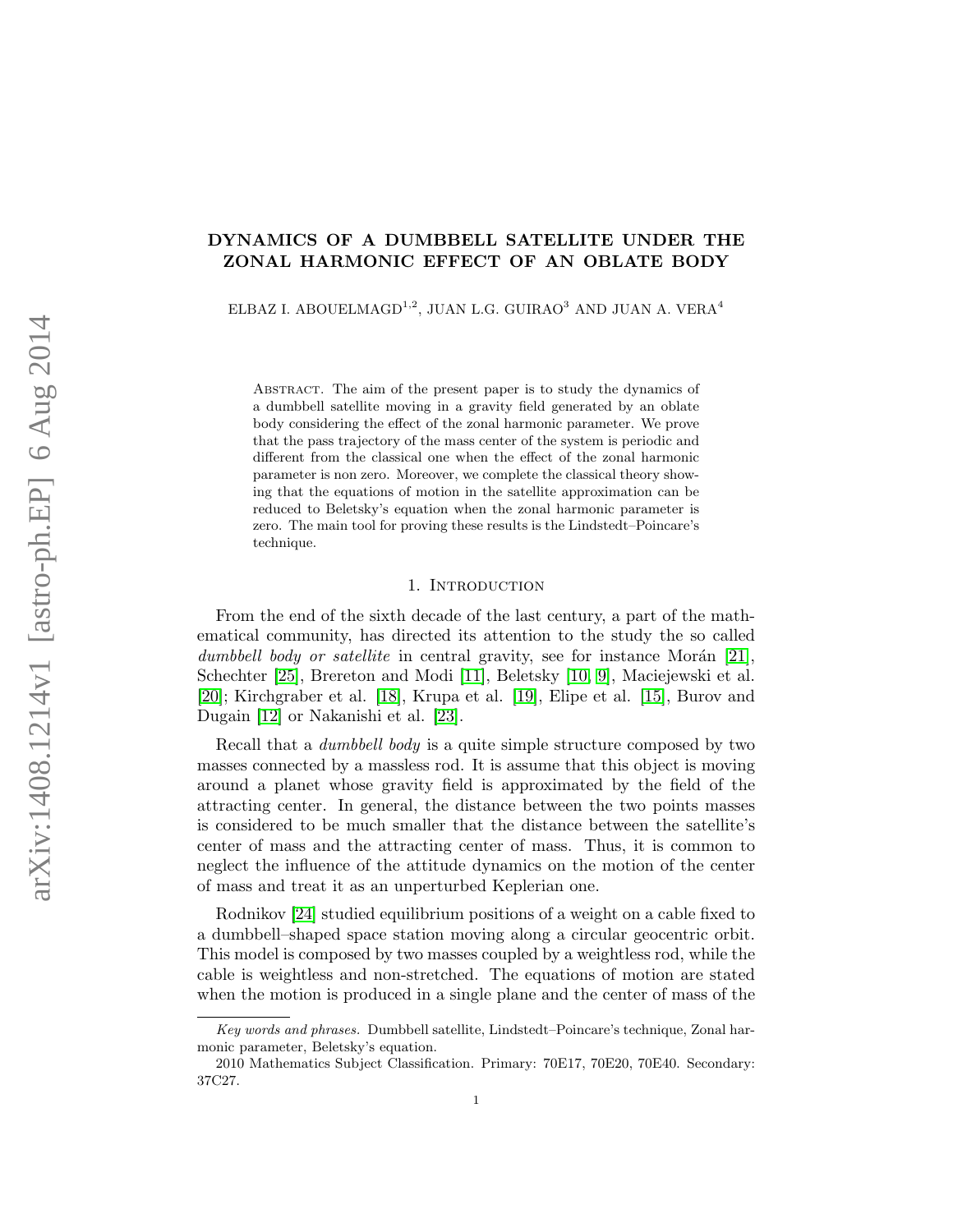system moves along a circular geocentric orbit. Moreover, the equilibrium configurations of the system are obtained and the Lyapunov stability of configurations for two situations, first when the station is composed of equal masses, second when masses at the ends of the station are different are analyzed.

For the "dumbbells–load" system with two unilateral connections, all relative equilibria on the circular Keplerian orbit were established by Munitsina [\[22\]](#page-18-3). Recall that a relative equilibria of the system is a point of the phase space giving an evolution which is a one–parameter orbit of the action of the symmetry group of the system. These results were interpreted for studying the relative equilibria for which both connections are stretched in geometrical terms. The necessary and sufficient conditions for stability of the relative equilibria were stated.

Celletti and Sidorenko [\[14\]](#page-17-9) investigated the dumbbell satellite's attitude dynamics, when the center of mass moves on a Keplerian trajectory. They found a stable relative equilibrium position in the case of circular orbits which disappears as far as elliptic trajectories are considered. They replaced the equilibrium position by planar periodic motions and they proved this motion is unstable with respect to out-of-plane perturbations. They also gave some numerical evidences of the existence of stable spatial periodic motions.

Burov et al. [\[13\]](#page-17-10) considered the motion of a dumbbell–shaped body in an attractive Newtonian central field. They used the Poincare's theory to determine the conditions for the existence of families of system periodic motions depending on the arising small parameter and passing into some stable radial steady–state motion of the unperturbed problem as the small parameter tends to zero. They also proved that, each of the radial relative equilibria generates one family of such periodic motions, for sufficiently small parameter values. Furthermore, they studied the stability of the obtained periodic solutions in the linear approximation as well as these solutions were calculated up to terms of the first order in the small parameter.

Guirao et al. [\[17\]](#page-17-11) gave sufficient conditions for the existence of periodic solutions of the perturbed attitude dynamics of a rigid dumbbell satellite in a circular orbit.

The statement of our main results is the following.

<span id="page-1-0"></span>Theorem 1. Consider a dumbbell satellite moving in a gravity field generated by an oblate body considering the effect of the zonal harmonic parameter A. The pass trajectory of the mass center of the system is periodic and different from the classical one. If A is equal to zero our solution coincides with the elliptical classical one.

Finally, considering the motion in the satellite approximation we complete the classical theory, stating the following result.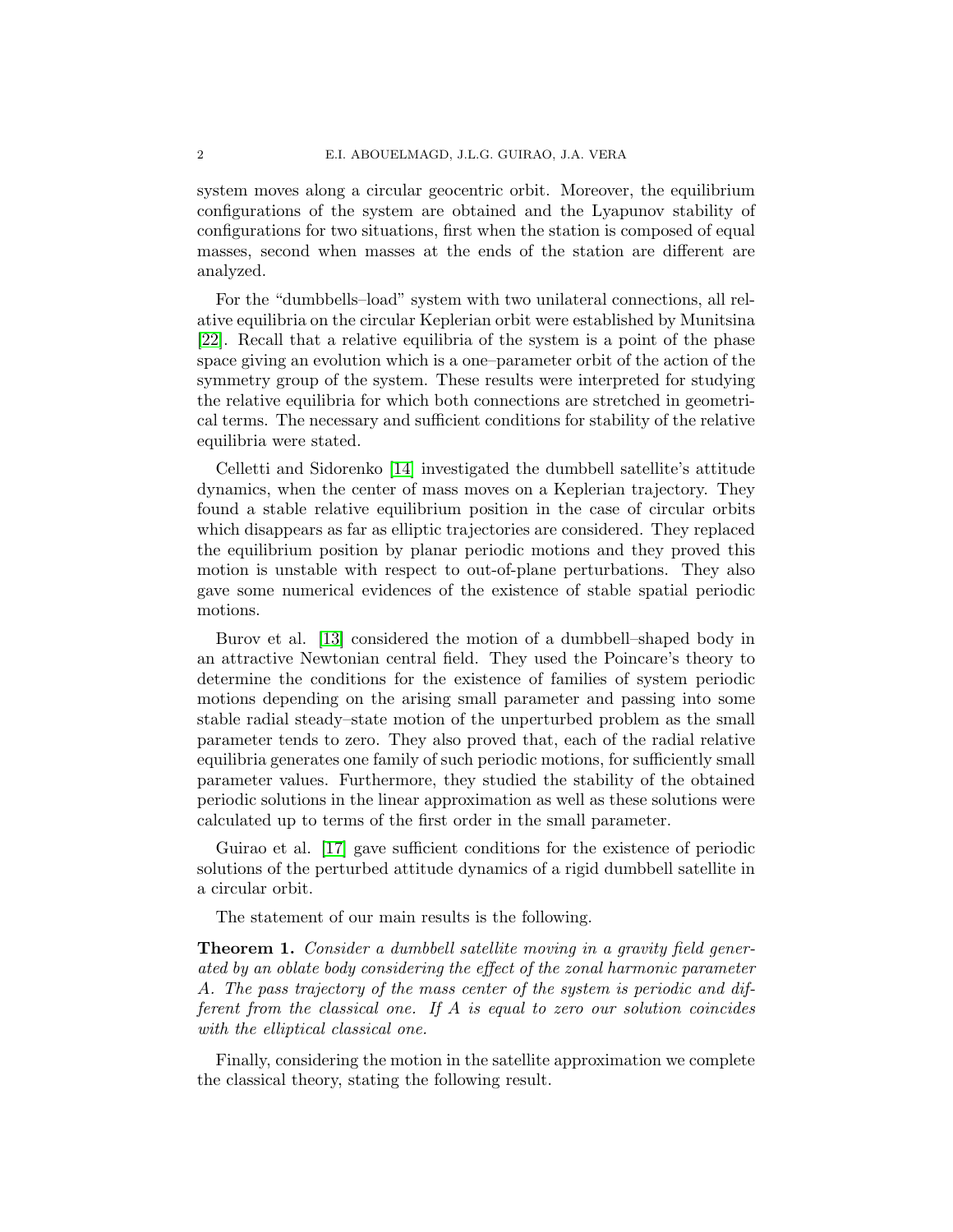<span id="page-2-1"></span>Theorem 2. The equations of motion in the satellite approximation can be reduced to Beletsky's equation when A is equal to zero.

Note that Theorem [1](#page-1-0) generalizes Celletti and Sidorenko [\[14\]](#page-17-9), Burov and Dugain [\[12\]](#page-17-8) and Nakanishi et al. [\[23\]](#page-18-1) due to oblateness parameter.

The structure of the paper is as follows. In Section [2](#page-2-0) we present the model description, the potential, the kinetic energy and the Lagrangian function of the system. In Section [3](#page-5-0) we present the morphology of the equations of motion and the equation of the mass center of the system. In Sections [4](#page-8-0) and [5](#page-12-0) we respectively provide proof of Theorems [1](#page-1-0) and [2.](#page-2-1) We remark that when  $J_2 = 0$  is clear that the dynamics occurs on a plane, however when the coefficient  $J_2$  is considered the effects of the gravitational potential are not the same for planes with different inclinations and a natural question is if there is an invariant plane for the dynamics. The answer of this fact is positive and it will be a key point in the proofs of our main result. In the Appendix we provide a proof of this property.

#### 2. Model description

<span id="page-2-0"></span>2.1. Hypothesis. We assume that the dumbbell satellite is formed by massless rod of length l with to masses  $m_1$  and  $m_2$  placed at its ends. Let consider c the center of mass of the two masses moving in a gravity field generated by an oblate body whose mass  $m$  having mass center located at 0 where the distance between 0 and c is r and  $r \gg l$ .

Let us consider the orbital reference frame cxy with origin at the dumbbell's center, and the polar coordinates of the center are  $(r, \theta)$ . While the rotation of the satellite relative to ray oc will be determined by an angle Θ. Furthermore we denote the reduced mass by µ and the sum of the two masses by  $m_s$  where  $\mu = m_1 m_2/m_s$  and  $m_s = m_1 + m_2$ , see Figure 1 for details.

Now, we assume that  $r_i$  is the position vector of  $m_i$  with respect to 0. Moreover, let the vector  $\underline{n}_i$  denotes the position vector of  $m_i$  with respect to the center of mass of the dumbbell satellite,  $i \in \{1,2\}$ .

Therefore, the magnitudes of the position vectors  $r_i$  are controlled by

(1) 
$$
r_i^2 = r^2 + n_i^2 + 2(-1)^{2-i} n_i r \cos \Theta
$$

<span id="page-2-3"></span><span id="page-2-2"></span>where

$$
(2) \t\t n_i = m_{3-i}l/m_s.
$$

2.2. The potential of the model. From the potential theory, the gravitational potential (any object has axial symmetry  $m_0$ ) experienced by the satellite m will be controlled by (see Murray and Dermott  $[16]$ )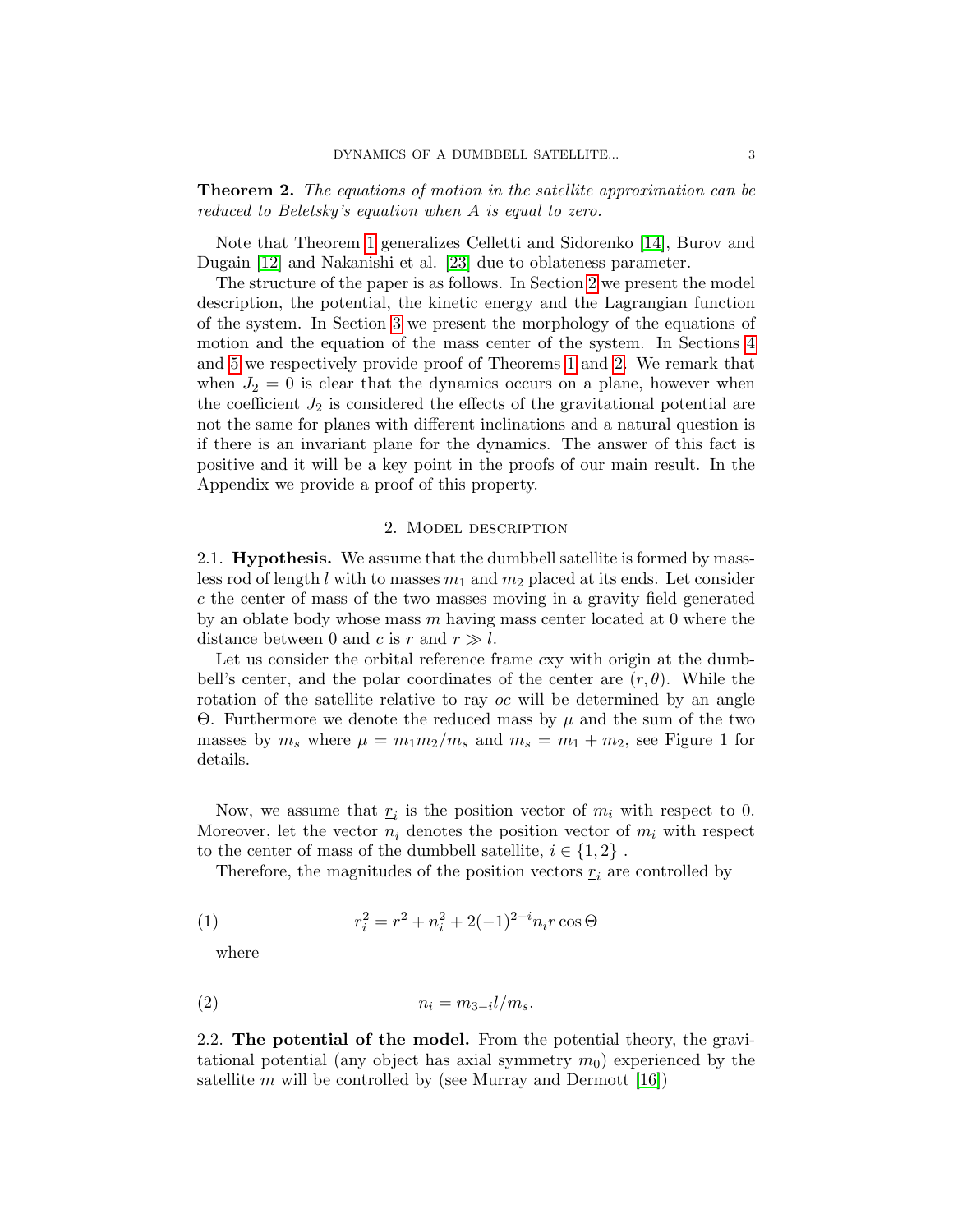

<span id="page-3-0"></span>Figure 1. The dumbbell satellite model

(3) 
$$
V = -\frac{Gm_0m}{r_0} \left[ 1 - \sum_{n=2}^{+\infty} J_n\left(\frac{R}{r_0}\right) p_n(\sin(\delta)) \right]
$$

where:

- (1) G is the universal constant;  $m_0$  is the mass of the oblate object and m is the mass of the satellite;
- (2)  $R$  is the mean radius of the oblate object;
- (3)  $J_n$  is a dimensionless coefficient that characterizes the size of non– spherical components of the potential;
- (4)  $r_0$  is the distance between  $m_0$  and  $m$ ;
- (5)  $p_n \sin(\delta)$  are the Legendre polynomials of degree n;
- (6)  $\delta$  denotes the latitude of the satellite.

If the two bodies move in the same plane, then  $\delta = 0$  and equation [\(3\)](#page-3-0) can be written as:

(4) 
$$
V = -\frac{Gm_0m}{r_0} \left[ 1 - \sum_{n=2}^{+\infty} J_n \left( \frac{R}{r_0} \right) p_n(0) \right],
$$

<span id="page-3-1"></span>where

$$
p_{2n}(0) = \frac{(-1)^n 2n!}{2^{2n} (n!)^2}, p_{2n+1}(0) = 0.
$$

In the present model we shall consider the planar motion, for more details on it see the Appendix, and take the effect of the zonal harmonic up to  $J_2$ , hence equation [\(4\)](#page-3-1) can be rewritten as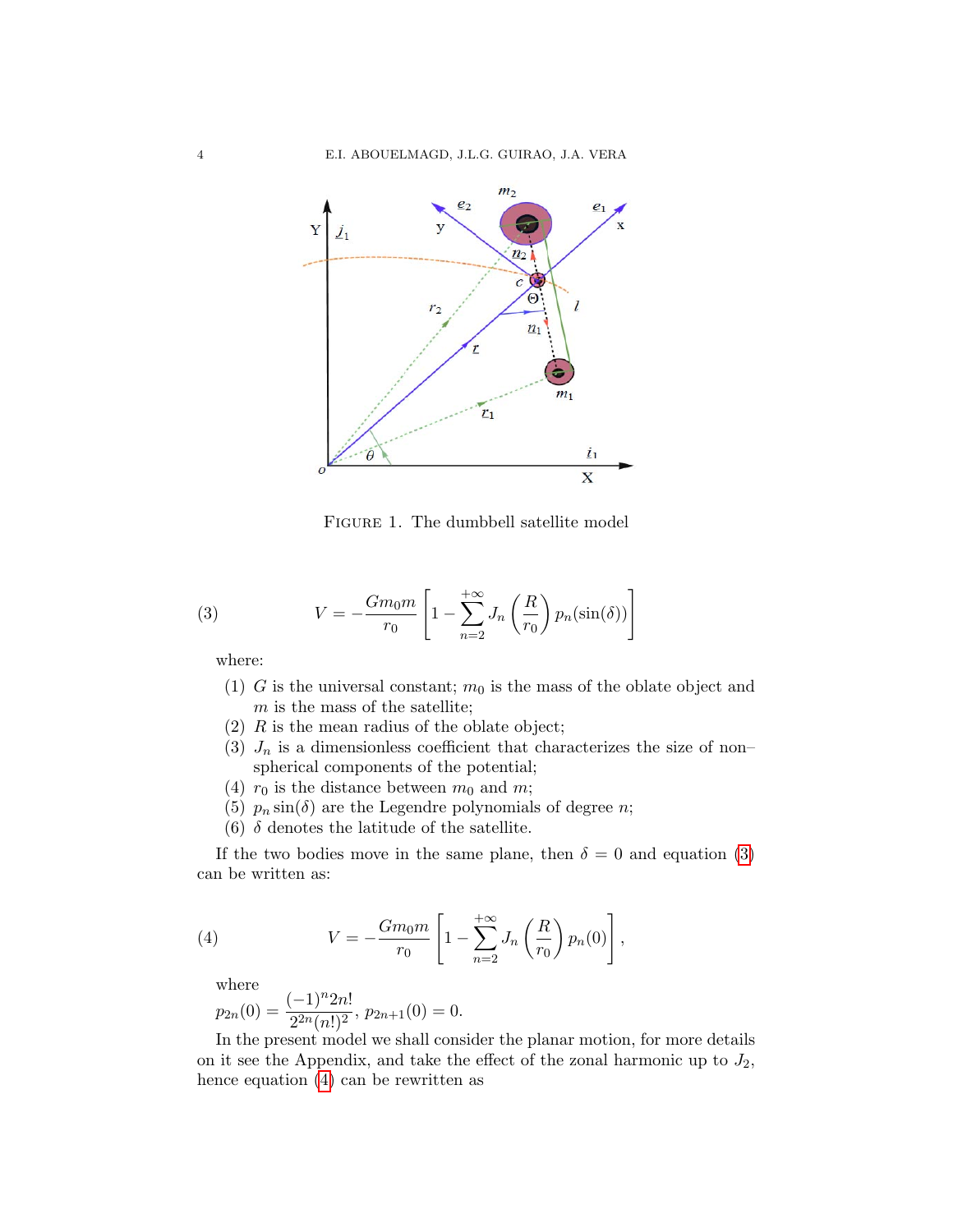$$
V_0 = -Gm_0m(\frac{1}{r_0} + \frac{J_2R^2}{2r_0^3}),
$$

see [\[1,](#page-17-13) [2,](#page-17-14) [3,](#page-17-15) [4,](#page-17-16) [5,](#page-17-17) [6,](#page-17-18) [7,](#page-17-19) [8\]](#page-17-20) for more details.

If we assume that R represent the unit of distance,  $m_0$  is also the unit mass and denote  $J_2$  by A. We have that the potential experienced by the masses  $m_1$  and  $m_2$  are  $V_1$  and  $V_2$  such that

(5) 
$$
V_1 = -Gm_1(\frac{1}{r_1} + \frac{A}{2r_1^3}),
$$

(6) 
$$
V_2 = -Gm_2\left(\frac{1}{r_2} + \frac{A}{2r_2^3}\right).
$$

<span id="page-4-1"></span>Therefore the total potential  $V$  can be written as

(7) 
$$
V = -k\left(\frac{m_1}{r_1} + \frac{m_2}{r_2} + A\left(\frac{m_1}{2r_1^3} + \frac{m_2}{2r_2^3}\right)\right),
$$

where  $k = G$  denotes the gravity parameter associated to the oblate body.

2.3. The kinetic energy of the model. Let the vectors  $e_1$  and  $e_2$  be an orthogonal set of unitary vectors with  $\underline{e}_1$  corresponding to the direction from 0 to  $c$ .

Consider  $\underline{i}$  and  $j$  be another orthogonal set of unitary vectors such that  $i$  is a vector in the direction of x axis. Consequently the vectors of the locations  $\underline{r}_i$  and associates velocities  $\underline{v}_i$  of masses  $m_i$  can be written as

$$
\underline{r}_i = \underline{r} + \underline{n}_i,
$$
  

$$
\underline{v}_i = \frac{d\underline{r}_i}{dt},
$$

where

$$
\underline{r} = r(\cos\theta \underline{i} + \sin\theta \underline{j}),
$$

$$
\underline{n}_i = (-1)^i n_i(\cos \Theta \underline{e}_1 + \sin \Theta \underline{e}_2),
$$

<span id="page-4-0"></span>
$$
\underline{e}_i = (-1)^i \left( \cos \left( \theta + \frac{\pi}{i} \right) \underline{i} + \sin \left( \theta + \frac{\pi}{i} \right) \underline{j} \right).
$$

Therefore, after some calculations, we obtain

(8) 
$$
v_i^2 = \begin{cases} \dot{r}^2 + r^2 \dot{\theta}^2 + n_i^2 (\dot{\theta} + \dot{\Theta})^2 \\ -2(-1)^i \dot{r} n_i (\dot{\theta} + \dot{\Theta}) \sin \Theta \\ +2(-1)^i r n_i \dot{\theta} (\dot{\theta} + \dot{\Theta}) \cos \Theta \end{cases}.
$$

Since the kinetic energy of the dumbbell satellite system is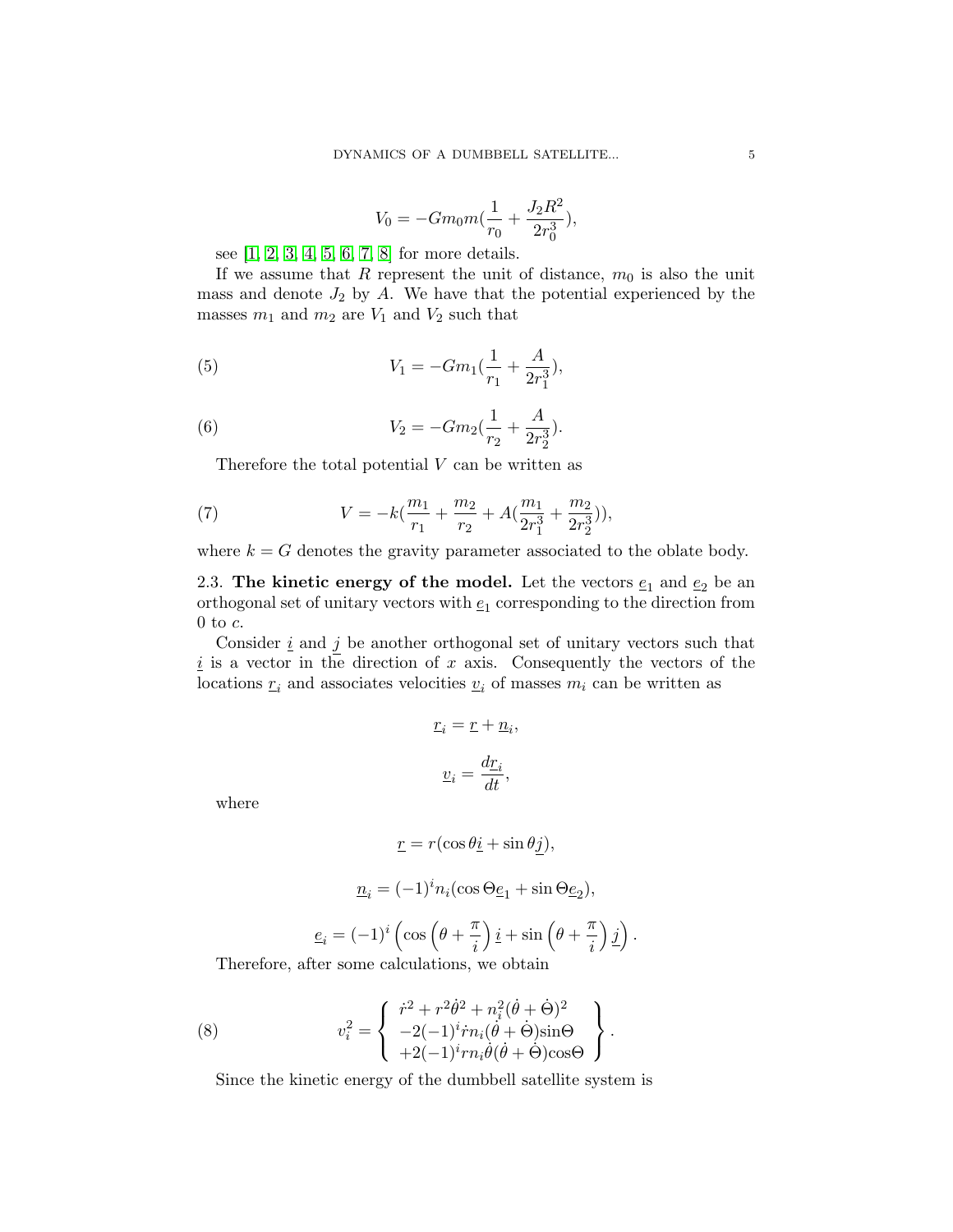(9) 
$$
T = \frac{1}{2} \sum_{i=1}^{2} m_i v_i^2.
$$

Substituting equation [\(8\)](#page-4-0) into [\(9\)](#page-5-1), the kinetic energy can be written in the form

<span id="page-5-1"></span>
$$
T = T_s + T_r.
$$

where

(10) 
$$
T_s = \frac{1}{2} m_s (\dot{r}^2 + r^2 \dot{\theta}^2).
$$

<span id="page-5-5"></span><span id="page-5-2"></span>
$$
T_r = \frac{1}{2}\mu l^2(\dot{\theta} + \dot{\Theta})^2.
$$

Hence

(11) 
$$
T = \frac{1}{2}m_s(\dot{r}^2 + r^2\dot{\theta}^2) + \frac{1}{2}\mu l^2(\dot{\theta} + \dot{\Theta})^2.
$$

2.4. The Lagrangian function of the model. Since the Lagrange's function is defined by  $L = T - V$  from equations [\(7\)](#page-4-1) and [\(11\)](#page-5-2) we get

<span id="page-5-3"></span>
$$
(12)\ \ L = \frac{1}{2}m_s(\dot{r}^2 + r^2\dot{\theta}^2) + \frac{1}{2}\mu l^2(\dot{\theta} + \dot{\Theta})^2 + k(\frac{m_1}{r_1} + \frac{m_2}{r_2} + A(\frac{m_1}{2r_1^3} + \frac{m_2}{2r_2^3})).
$$

Therefore, the equations of motion will be governed by

(13) 
$$
\frac{d}{dt}(\frac{\partial L}{\partial \dot{\chi}}) - \frac{\partial L}{\partial \chi} = 0, \ \chi \in \{r, \theta, \Theta\}.
$$

## <span id="page-5-4"></span>3. Equation of motion

<span id="page-5-0"></span>3.1. Equations of motion for the general case. Substituting equation [\(12\)](#page-5-3) into [\(13\)](#page-5-4) when  $\chi \in \{r, \theta, \Theta\}$  the equations of motion can be written in the following form

<span id="page-5-6"></span>
$$
\begin{split} & (14)\\ & (m_sr^2+\mu l^2)\dot{\theta}+\mu l^2\dot{\Theta}=p_\theta=Q,\\ & m_s(\ddot{r}-r(\frac{p_\theta-\mu l^2\dot{\Theta}}{m_sr^2+\mu l^2})^2)=-k\left\{ \begin{array}{l} (\frac{m_1(r-n\cos\Theta)}{r_1^3}+\frac{m_2(r+(l-n)\cos\Theta)}{r_2^3})\\ +\frac{3}{2}A(\frac{m_1(r-n\cos\Theta)}{r_1^5}+\frac{m_2(r+(l-n)\cos\Theta)}{r_2^5})\\ \ddot{\Theta}+\frac{2\dot{r}(\mu l^2\dot{\Theta}-p_\theta)}{r(m_sr^2+\mu l^2)}=-\frac{k(m_sr^2+\mu l^2)\sin\Theta}{m_slr}((\frac{1}{r_1^3}-\frac{1}{r_2^3})+\frac{3}{2}A(\frac{1}{r_1^5}-\frac{1}{r_2^5})), \end{array} \right\}, \end{split}
$$

where Q is constant and  $n_1 = n$ ,  $n_2 = l - n$  while  $p_\theta$  is a constant expresses the angular momentum conservation.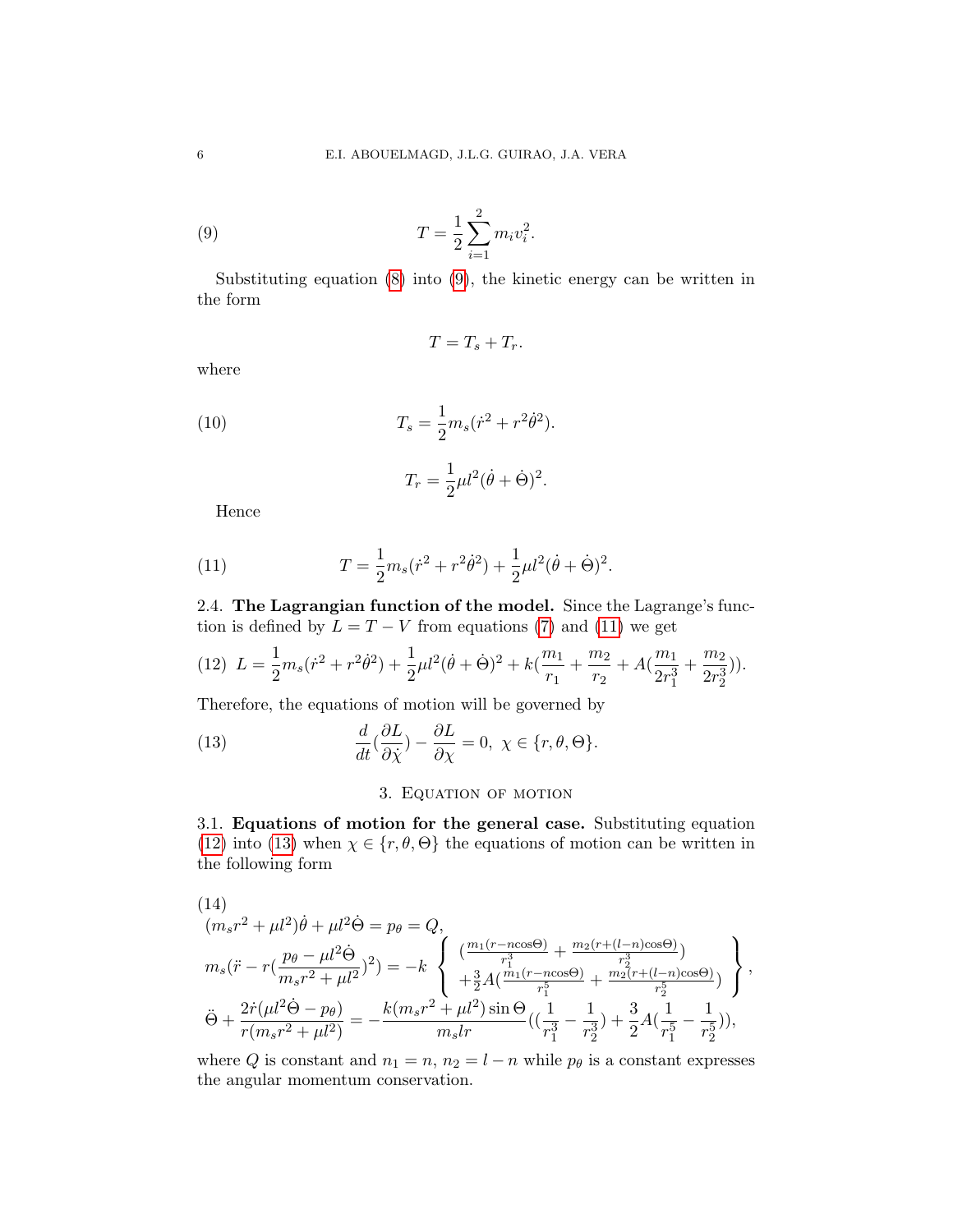3.2. **Dumbbell's center of motion.** Since  $(r, \theta)$  is the coordinate of the dumbbell's center, therefore the kinetic energy  $T_s$  is given by equation [\(10\)](#page-5-5), while the potential of the center of mass  $V_s$  is given by

<span id="page-6-0"></span>
$$
V_s = -Gm_s(\frac{1}{r} + \frac{A}{2r^3}).
$$

Consequently, the Lagrange function  $L<sub>s</sub>$  of the center of mass can be represented in the form

(15) 
$$
L_s = \frac{1}{2}m_s(\dot{r}^2 + r^2\dot{\theta}^2) + Gm_s(\frac{1}{r} + \frac{A}{2r^3}).
$$

Substituting equation [\(15\)](#page-6-0) into [\(13\)](#page-5-4) with  $L = L_s$  and  $\chi \in \{r, \theta\}$  and taking account that the equations of motion can be written on the form

$$
\frac{d}{dt}(\frac{\partial L_s}{\partial \dot{r}}) - \frac{\partial L_s}{\partial r} = 0,
$$
  

$$
\frac{d}{dt}(\frac{\partial L_s}{\partial \dot{\theta}}) - \frac{\partial L_s}{\partial \theta} = 0,
$$

we state that the motion of dumbbell's center will be controlled by

(16) 
$$
\ddot{r} - r\dot{\theta}^2 = -k(\frac{1}{r^2} + \frac{3A}{2r^4}),
$$

$$
m_s r^2 \dot{\theta} = F \text{ or } r^2 \dot{\theta} = h,
$$

$$
\frac{1}{2} \dot{r}^2 - \frac{k}{r} - \frac{6kA}{r^3} = E,
$$

where  $F$  is a constant,  $h$  is the angular momentum which is constant too, that can be evaluated by the initial conditions and  $E$  is the preservation of the total energy for the dumbbell's center.

Let be 
$$
r = \frac{1}{u}
$$
, consequently  
(17)  

$$
\frac{d^2u}{d\theta^2} + u = \frac{k}{h^2}(1 + \frac{3}{2}Au^2).
$$

<span id="page-6-1"></span>(18) 
$$
\dot{\theta} = -hu^2,
$$

$$
\frac{1}{2}h^2 \left(\frac{du}{d\theta}\right)^2 - ku - 6kAu^3 = E.
$$

It is worth mentioning that the system of equations [\(17\)](#page-6-1) does not represent only dumbbell's center motion, it represents too the motion of two–body problem under the effect of the zonal harmonic motion which can be reduced to the motion of the classical case when  $A = 0$ . Therefore our results on the dumbbell's center of motion can be applied it to the motion of two–body problem.

Now let us go back to dumbbell's center motion in which we can be assumed that this motion follows a Kepler's type orbit when the effect of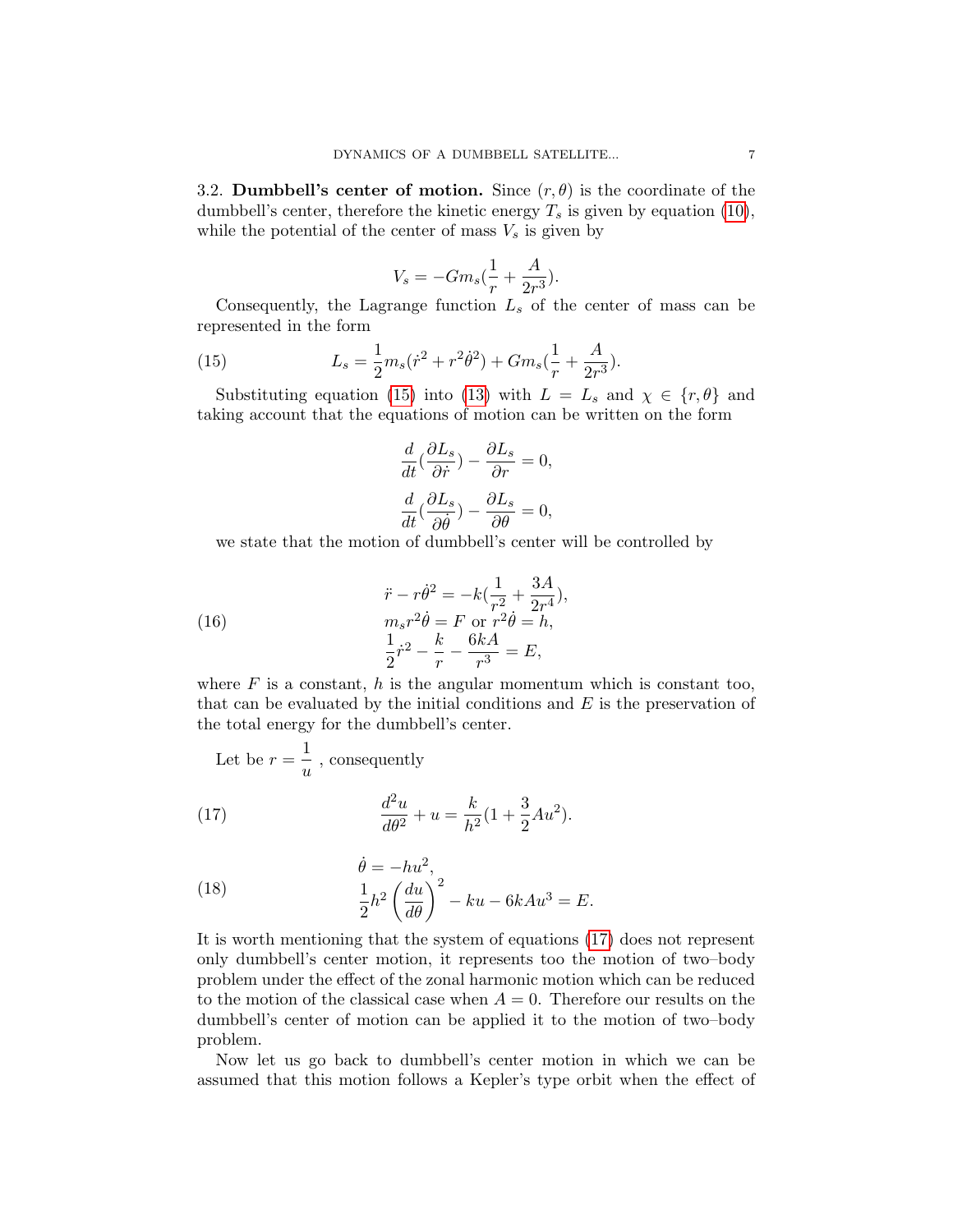oblateness parameter is absent  $(A = 0)$ . Consequently the solution can be written as

$$
r_0 = \frac{h^2/k}{(1 + e_0 \cos \theta)}
$$

where  $r_0 = \frac{1}{n}$  $\frac{1}{u_0}$ ,  $e_0$  is the orbit eccentricity such that  $0 \le e_0 < 1$ , in the framework of elliptic orbits and  $\theta$  is a true anomaly of the center of mass. When  $\theta = 0$ ,  $u_0 = \frac{1}{a}$  $\frac{1}{r_p} = \frac{k}{h^2}$  $\frac{\pi}{h^2}(1+e_0)$ ,  $r_p = a(1-e_0)$  is the pericenter (periapsis) and a is a semi–major axis, see Figures 2 and 3.

Now we look for solutions in the form  $u(\theta, \epsilon)$  under the condition  $0 < \epsilon \ll 1$ 1. Since  $A = J_2$  and  $J_2 \in [1 \times 10^{-3}, 1 \times 10^{-6}]$  for the most of celestial bodies then we can replace  $\epsilon$  by A. In addition, this solution must hold the initial conditions

<span id="page-7-0"></span>
$$
u(0, A) = \frac{1}{r_p},
$$
  

$$
D_{\theta}u(0, A) = 0.
$$

Therefore, we search for straight forward expansion of an asymptotes solution as a tends to zero in the following form

(19) 
$$
u(\theta, A) = u_0(\theta) + Au_1(\theta) + o(A^2).
$$

The effect of the zonal harmonic of  $J_2$  is taking account, but the perturbation due to  $J_2$  is of order about  $10^{-3}$  of the unperturbed main term  $(m_1/r_1)$ or  $(m_2/r_2)$ . While all other coefficients of zonal harmonic are about 10<sup>-6</sup> or less. Therefore, it is sufficient from practical point of view, we take the expansion in equation [\(19\)](#page-7-0) up to A. On the other hand,  $o(A^2)$  represents the effect of the zonal harmonic  $J_4$  while our potential does not contain the zonal harmonic  $J_4$ . Consequently we truncate the expansion in equation [\(19\)](#page-7-0) up to the linear term A. In this case the leading–order perturbation equations are

$$
D_{\theta\theta}u_0 + u_0 = \frac{k}{h^2},
$$
  

$$
D_{\theta\theta}u_1 + u_1 = \frac{3}{2}\frac{k}{h^2}u_0^2.
$$

Under the conditions  $u_0(0) = \frac{1}{r_p}$ ,  $D_\theta u_0 = 0$ ,  $u_1(0) = 0$  and  $D_\theta u_1 = 0$ , hence the solution is governed by

$$
u_0 = \frac{k}{h^2} (1 + e_0 \cos \theta)
$$

and

$$
u_1 = \frac{3k^3}{2h^6} \left[ 1 + \frac{1}{2} e_0^2 - (1 + \frac{1}{3} e_0^2) \cos \theta + e_0 \theta \sin \theta - \frac{1}{6} e_0^2 \cos 2\theta \right].
$$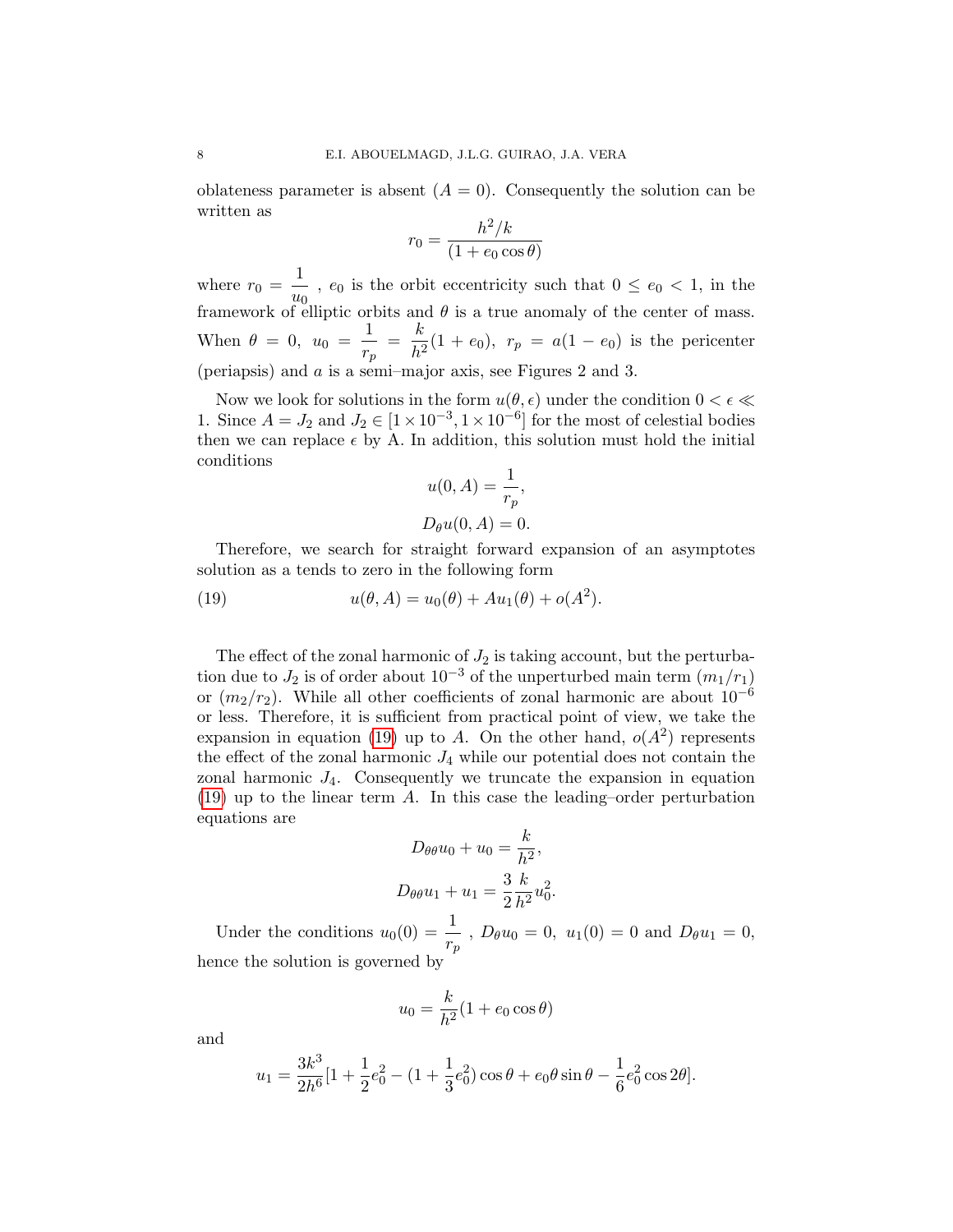Therefore, the general expression of the dumbbell's center motion up to  $o(A)$ will be governed by

(20) 
$$
u(\theta, A) = u_0(\theta) + Au_1(\theta).
$$

## <span id="page-8-1"></span>4. Proof of Theorem [1](#page-1-0)

<span id="page-8-0"></span>Since equation [\(20\)](#page-8-1) represents a solution which contains a secular term that grows in  $\theta$ . As a result, the expansion is not uniformly valid in  $\theta$  and breaks down when  $\theta = o(A)$ , furthermore  $Au_1$  is no longer a small correction of  $u_0$ . But convergent series approximation of the periodic solution can be determined by the continuation method known as the Lindstedt–Poincare's technique.

Since equation [\(17\)](#page-6-1) is a second order differential equation, it describes a dynamical system in which A is a small parameter. Consequently if  $A = 0$ the system will be reduced to a harmonic oscillator which has a solution with period  $T = 2\pi/\omega_0$  where  $\omega_0 = 1$ .

The continuation method enables us to construct a periodic solution for  $A \neq 0$ . If we consider that the angular velocity changes due to the non– linear terms, the asymptotic solution  $u(\theta, A)$  and the angular velocity  $\omega$  of the dynamical system can be expanded as

<span id="page-8-3"></span>(21) 
$$
u(\theta, A) = u_0(\theta) + Au_1(\theta) + A^2 u_2(\theta) + \dots \n\omega = 1 + A\omega_1 + A^2 \omega_2 + \dots
$$

To construct a uniformly valid solution, we will introduce a stretched variable  $\tau = \omega \theta$ , therefore

(22) 
$$
\frac{d}{d\theta} = \omega \frac{d}{d\tau},
$$

$$
\frac{d^2}{d\theta^2} = \omega^2 \frac{d^2}{d\tau^2}.
$$

Substituting equations  $(22)$  into  $(17)$  we obtain

(23) 
$$
\omega^2 \frac{d^2 u}{d\tau^2} + u = \frac{k}{h^2} (1 + \frac{3}{2} A u^2).
$$

Now, under the following conditions

<span id="page-8-4"></span><span id="page-8-2"></span>
$$
u(0, A) = \frac{1}{r_p},
$$
  

$$
u_{\tau}(0, A) = 0,
$$
  

$$
u(\tau + 2\pi, A) = u(\tau, A),
$$

we insert the series expansion [\(21\)](#page-8-3) into [\(23\)](#page-8-4) and equating terms of the same order in A with keeping the terms up to first order of A, we obtain the following: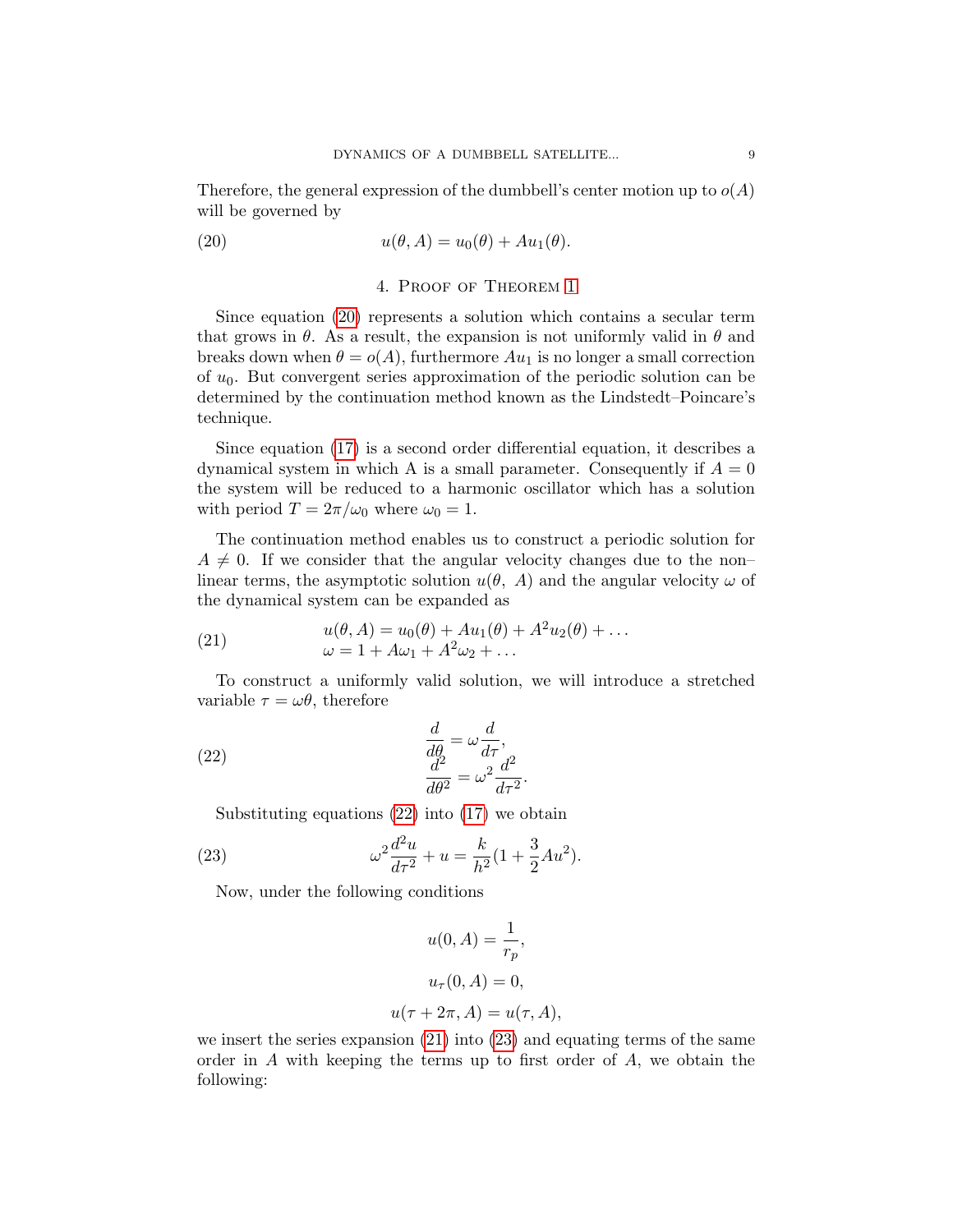• The coefficient of  $A^0$  gives a homogeneous equation in the form

<span id="page-9-1"></span>
$$
\frac{d^2u_0}{d\tau^2} + u_0 = \frac{k}{h^2}
$$

where  $u_0(0) = \frac{1}{r_p}$ ,  $\frac{du_0(0)}{d\tau} = 0$  and  $u_0(\tau + 2\pi, A) = u_0(\tau, A)$  with a solution

(24) 
$$
u_{0g}(\tau) = \frac{k}{h^2} (1 + e_0 \cos \tau),
$$

being

(25) 
$$
r = \frac{h^2/k}{1 + e_0 \cos \tau}.
$$

• The coefficient of A gives a non–homogeneous equation in the form

(26) 
$$
\frac{d^2u_1}{d\tau^2} + u_1 = a_1 + a_2 \cos \tau + a_3 \cos 2\tau
$$

<span id="page-9-0"></span>where 
$$
u_1(0) = 0
$$
,  $\frac{du_1(0)}{d\tau} = 0$  and  
\n
$$
a_1 = \frac{3k^3}{2h^6}(1 + \frac{1}{2}e_0^2),
$$
\n
$$
a_2 = \frac{3e_0k^3}{h^6}(1 + \frac{2\omega_1h^4}{3k^2}),
$$
\n
$$
a_3 = \frac{3e_0^2k^3}{4h^6}
$$

with a particular solution

$$
u_1(\tau + 2\pi, A) = u_0(\tau, A)
$$

$$
u_{1p} = a_1 + \frac{1}{2}a_2\cos\tau + \frac{1}{2}a_2\tau\sin\tau - \frac{1}{3}a_3\cos 2\tau.
$$

This solution contain a secular term  $a_2 \tau \sin \tau/2$ , to avoid this term and the solution becomes periodic we have to equate it coefficient by zero, hence

$$
\omega_1 = -\frac{3k^2}{2h^4}.
$$

<span id="page-9-2"></span>Therefore the general solution of equation [\(26\)](#page-9-0) is controlled by

(27) 
$$
u_{1g} = \frac{3k^3}{2h^6}(1 + \frac{1}{2}e_0^2) - \frac{k^3}{2h^6}(3 + e_0^2)\cos\tau - \frac{e_0^2k^3}{4h^6}\cos 2\tau.
$$

Substituting equations  $(24)$  and  $(27)$  into  $(21)$ , the general solution of equation [\(23\)](#page-8-4) becomes

$$
u = \frac{k}{h^2} (1 + k_1) [1 + (\frac{e_0 - k_2}{1 + k_1}) \cos \tau + \frac{k_3}{1 + k_1} \cos 2\tau]
$$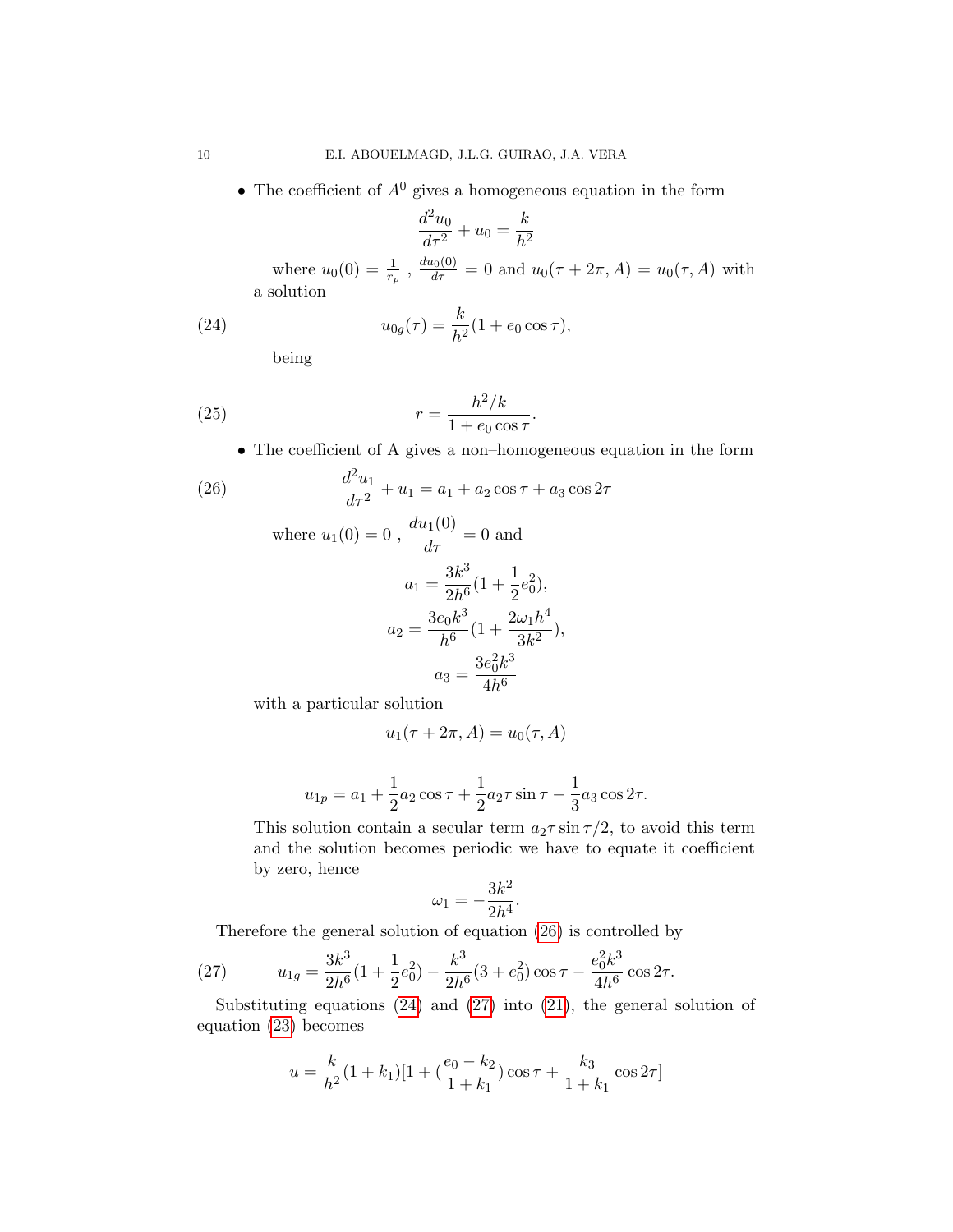where

$$
k_1 = \frac{3Ak^2}{4h^4}(2 + e_0^2),
$$
  
\n
$$
k_2 = \frac{Ak^2}{2h^4}(3 + e_0^2),
$$
  
\n
$$
k_3 = -\frac{Ak^2e_0^2}{4h^4},
$$
  
\n
$$
\tau = (1 - \frac{3Ak^2}{2h^4})\theta.
$$

Therefore

(28) 
$$
r = \frac{h^2/\overline{k}}{(1 + e \cos \tau + \overline{e} \cos 2\tau)},
$$

with

<span id="page-10-0"></span>
$$
\overline{k} = k(1 + k_1),
$$

$$
e = \left(\frac{e_0 - k_2}{1 + k_1}\right),
$$

$$
\overline{e} = \frac{k_3}{1 + k_1}.
$$

In short, it is clear that the trajectory of the mass center differs from that assumed by Celletti and Sidorenko [\[14\]](#page-17-9), Burov and Dugain [\[12\]](#page-17-8) and Nakanishi et al. [\[23\]](#page-18-1) due to oblateness parameter. Although, this solution is periodic. While this trajectory is the same as their solutions when the effect of oblateness is ignored. Since  $e_0 < 1$  and  $A \ll 1$  as a result  $Ae_0^2 \ll 1$  is very small. Therefore, if we neglect all terms that include  $Ae_0^2$ , the equation [\(28\)](#page-10-0) will be reduced to

<span id="page-10-1"></span>(29)  
\n
$$
r = \frac{h^2/\overline{k}}{(1 + e \cos \tau)},
$$
\n
$$
\overline{k} = k(1 + \frac{3Ak^2}{2h^4}),
$$
\n
$$
e = e_0 - \frac{3Ak^2}{2h^4}(1 + e_0).
$$

This means that the trajectory of the mass center is elliptic as the classical case with the decreasing of the elliptical parameter and the eccentricity, ending the proof. Г

Remark 1. Taking account the oblateness effect we have proved that the solution is periodic, see equation [\(28\)](#page-10-0). While for the small value of the parameter A, we have elliptical solutions as in the classical case with the decreasing in the elliptical parameter, see  $(29)$ .

Thus, there is no discontinuity and the solution varies smoothly as A approaches zero.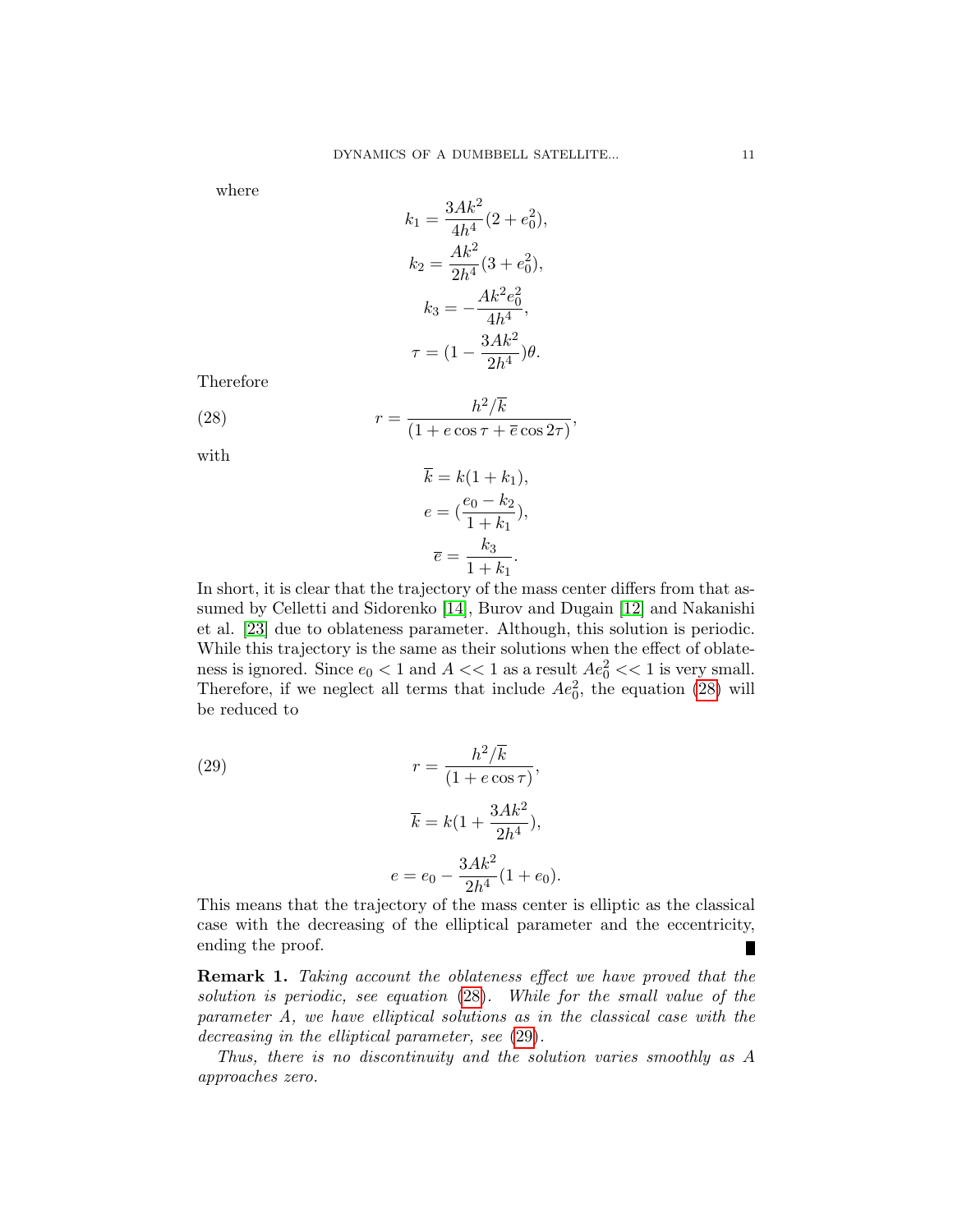

Figure 2. Variation in the trajectory of dumbbell's center when  $e_0 = 0.3$  for different values of zonal harmonic parameter.



Figure 3. Variation in the trajectory of dumbbell's center when  $e_0 = 0.8$  for different values of zonal harmonic parameter.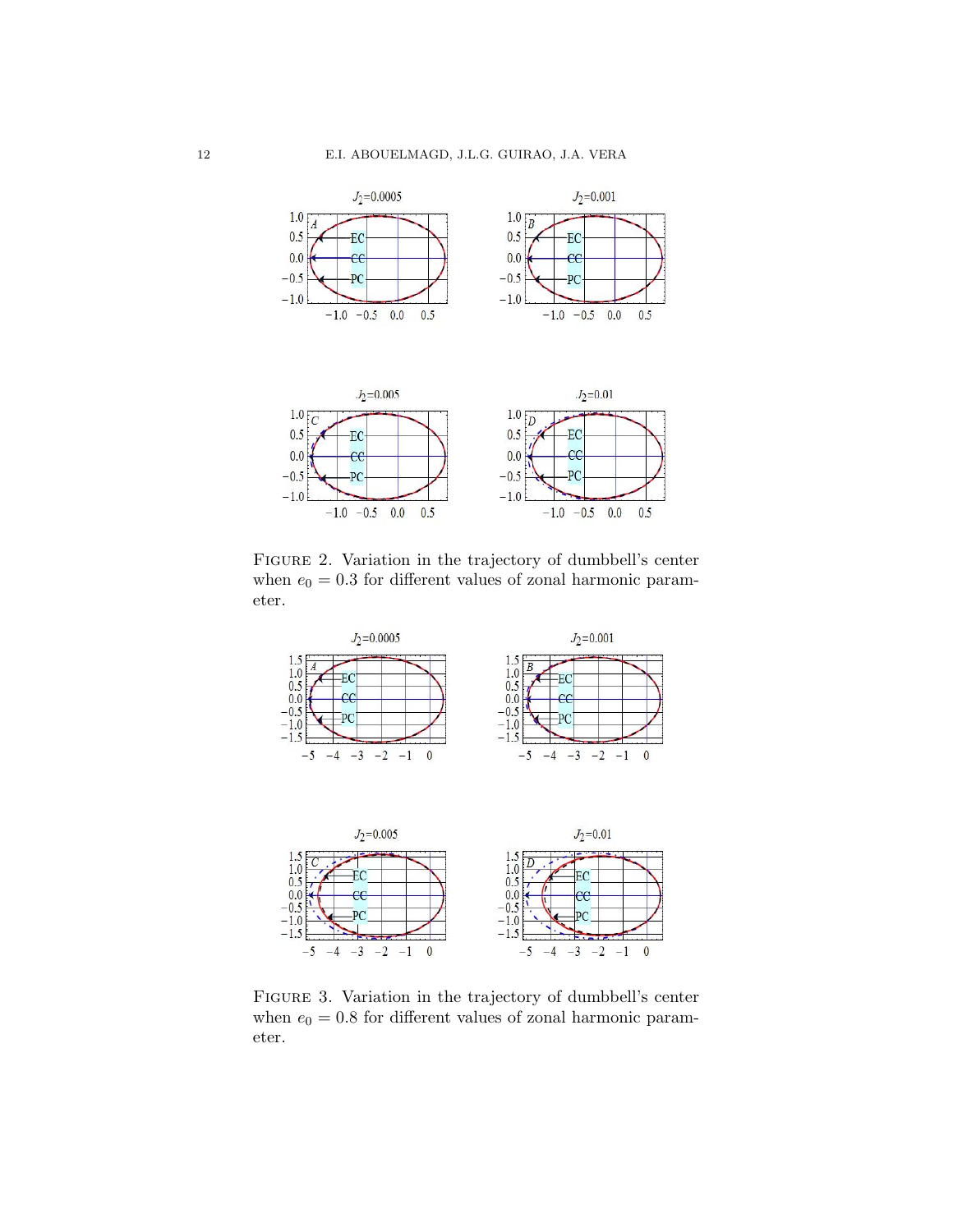Note 1. Figures 2 and 3 represent the changes in the trajectory of the dumbbell's center corresponding to the changes in the eccentricity and in the zonal harmonic parameter, here we have considered that k and h are equal to 1. We denote the curves representing the classical case (the effect of zonal harmonic is switched off) by  $(CC)$ . If the effect of zonal harmonic is consider ignoring all terms with coefficients  $Ae_0^2$  the curves will be denoted by (EC). Finally, by (PC) we denote the general trajectory.

We observe that all trajectories are quasi–elliptical and the decreasing in the ellipse parameters is very small for small values of classical eccentricity  $e_0$  and the zonal harmonic parameter  $J_2$ , see some cases of Figure 2. While for some relative large values of the classical eccentricity  $e_0$  the decreasing in the ellipse parameter is observed especially when the parameter of zonal harmonic is assigned by big value.

### 5. Proof of Theorem [2](#page-2-1)

<span id="page-12-0"></span>We shall start by the deduction of the equations of motion in satellite approximation. Indeed, substituting equations  $(1)$  and  $(2)$  into  $(7)$ , the approximation of the potential energy can be written as

<span id="page-12-4"></span>(30) 
$$
V = -k(m_s(\frac{1}{r} + \frac{A}{2r^3}) + \frac{\mu l^2}{2r^3}(3\cos^2\Theta - 1)).
$$

In this potential we neglect all terms that contain coefficients  $(1/r)$  with power four or more, since  $l \ll r$ . Therefore the Lagrangian function becomes

<span id="page-12-1"></span>(31) 
$$
L = \frac{1}{2}m_s(\dot{r}^2 + r^2\dot{\theta}^2) + \frac{1}{2}\mu l^2(\dot{\theta} + \dot{\Theta})^2 + k(m_s(\frac{1}{r} + \frac{A}{2r^3}) + \frac{\mu l^2}{2r^3}(3\cos^2\Theta - 1)).
$$

Substituting equation [\(31\)](#page-12-1) into [\(13\)](#page-5-4), the approximation equations of motion are

<span id="page-12-2"></span>(32) 
$$
m_s(\ddot{r} - r\dot{\theta}^2) = -k(m_s(\frac{1}{r^2} + \frac{3A}{2r^4}) + \frac{3\mu l^2}{2r^4}(3\cos^2\theta - 1)),
$$

$$
(m_s r^2 + \mu l^2)\dot{\theta} + \mu l^2\dot{\Theta} = p_\theta,
$$

$$
\mu l^2(\ddot{\theta} + \ddot{\Theta}) = -\frac{3k\mu l^2}{r^3}\cos\Theta\sin\Theta.
$$

Now replacing the independent variable t with the starched variable  $\tau$ where  $\tau = \omega \theta$  and  $r^2 \dot{\theta} = h$  therefore, it is possible to write  $\dot{\tau} = \Omega(\tau)$  such that

<span id="page-12-3"></span>(33) 
$$
\Omega(\tau) = \frac{\omega \overline{k}^2}{h^3} (1 + e \cos \tau + \overline{e} \cos 2\tau)^2.
$$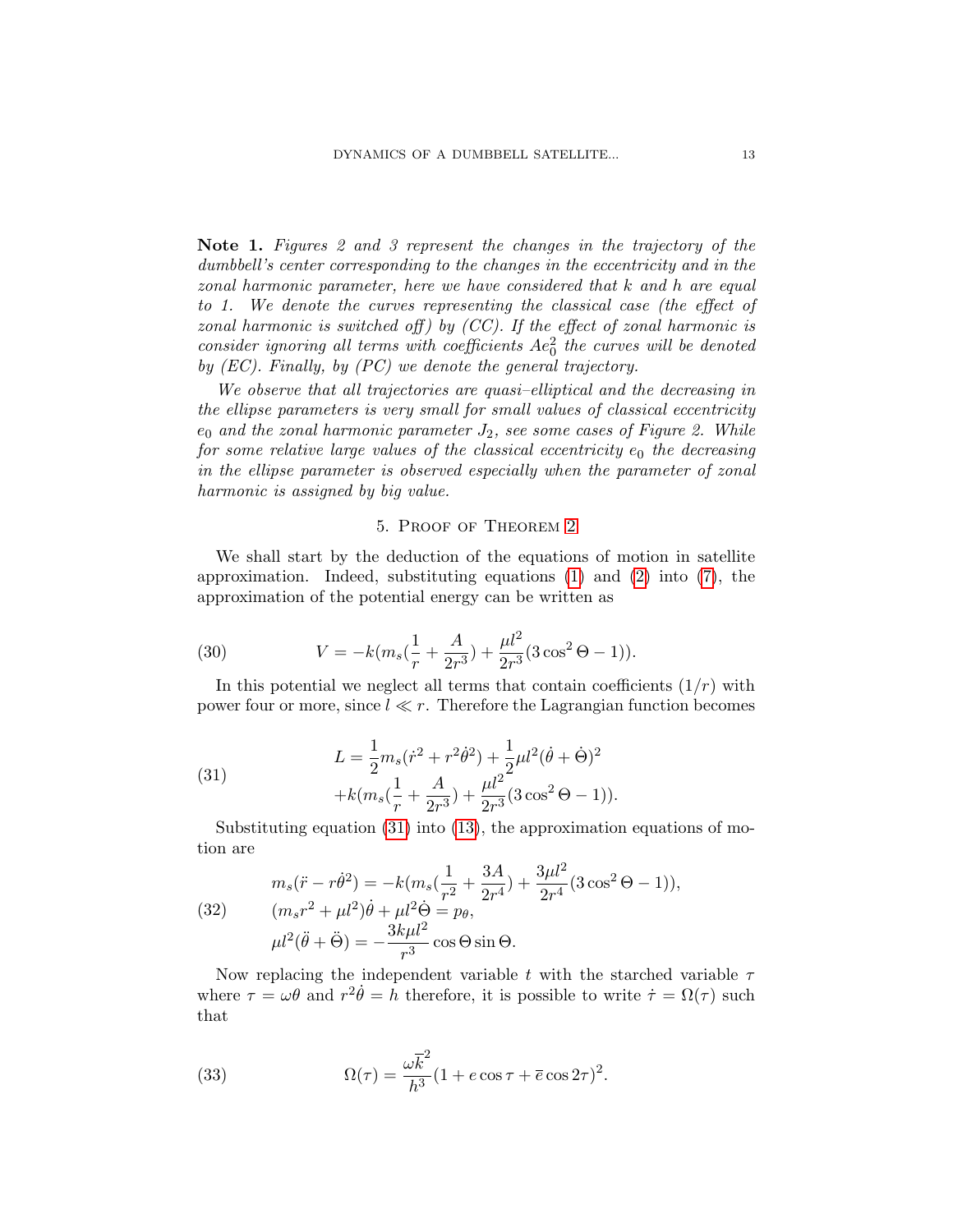<span id="page-13-0"></span>Hence

(34)  
\n
$$
\frac{d}{dt} = \Omega \frac{d}{d\tau},
$$
\n
$$
\frac{d^2}{dt^2} = \Omega^2 \frac{d^2}{d\tau^2} + \Omega \Omega' \frac{d}{d\tau},
$$

where  $(\cdot)'$  means  $\frac{d}{d\tau}$ .

Inserting equations  $(34)$  into  $(32)$  and using equation  $(33)$ , we obtain

$$
(35)
$$

<span id="page-13-1"></span>
$$
(1 + e \cos \tau + \overline{e} \cos 2\tau)\Theta'' - 2(e \sin \tau + 2\overline{e} \sin 2\tau)(\frac{1}{\omega} + \Theta') + \frac{3k}{\omega^2 \overline{k}} \cos \Theta \sin \Theta = 0.
$$

Since  $\tau = \omega \theta$ , we can rewrite equation [\(35\)](#page-13-1) in the form

<span id="page-13-2"></span>(36) 
$$
(1 + e \cos \omega \theta + \overline{e} \cos 2\omega \theta) \frac{d^2 \Theta}{d\theta^2} - 2\omega (e \sin \omega \theta + 2\overline{e} \sin 2\omega \theta)(1 + \frac{d\Theta}{d\theta}) + \frac{3k}{\overline{k}} \cos \Theta \sin \Theta = 0
$$

where

$$
\omega = 1 - \frac{3Ak^2}{2h^4},
$$

$$
\overline{e} = \frac{Ak^2e_0^2}{4h^4},
$$

and

$$
\overline{k} = k[1 + \frac{3Ak^2}{4h^4}(2 + e_0^2)].
$$

Now, for finishing only remark that equation [\(36\)](#page-13-2) can be reduced to Beletsky's equation, see [\[9\]](#page-17-3) for more details, if we assume the oblateness effect is not consider (i.e.,  $A = 0$ ) obtaining the relation

$$
(1 + e \cos \theta) \frac{d^2 \Theta}{d\theta^2} - 2e \sin \theta \frac{d\Theta}{d\theta} + 3 \cos \Theta \sin \Theta = 2e \sin \theta,
$$

П

which ends the proof.

### **APPENDIX**

Let us introduce now an inertial reference frame  $\mathcal{I}(\mathbf{O}; \mathbf{E}_1, \mathbf{E}_2, \mathbf{E}_3)$ . The coordinates of a generic vector in this reference system are denoted by  $\mathbf{x} = (x, y, z)_{\mathcal{I}}$ . Recall that we are considering a dumbbell formed by two material points  $M_1$ , of mass  $m_1$  and  $M_2$  of mass  $m_2$  rigidly connected by a segment of constant length  $l$  and negligible mass mutually attracted by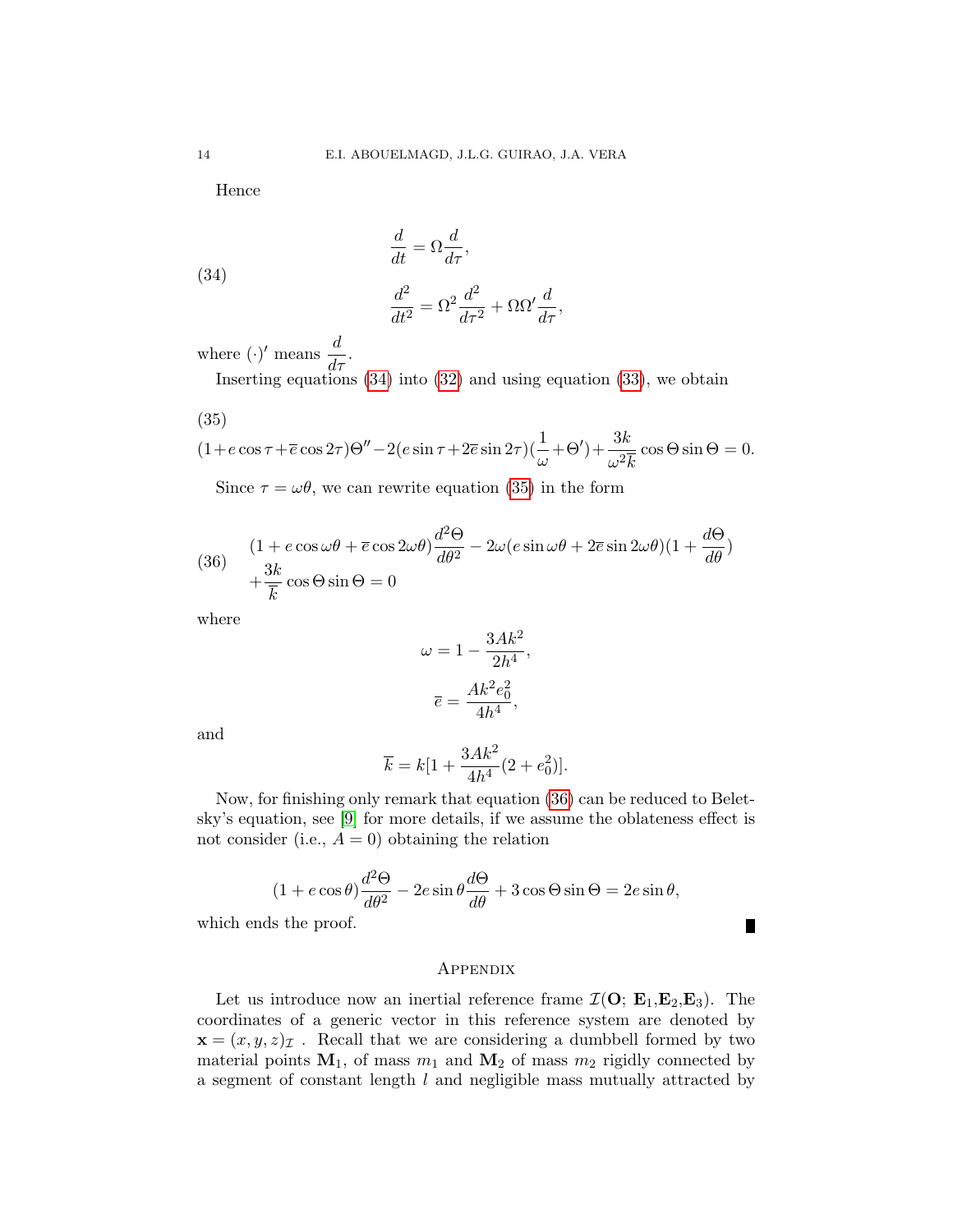a gravitational potential due to nearly spherical body M. Recall that the potential is given by

$$
\mathcal{V}(\mathbf{x}) = -\frac{GM}{\|\mathbf{x}\|} \left( 1 - \sum_{n=2}^{\infty} J_n \left( \frac{R}{\|\mathbf{x}\|} \right)^n P_n \left( \frac{z}{\|\mathbf{x}\|} \right) \right)
$$

with G is the gravitational constant, M the mass of the body, and R the equatorial radius.  $P_n(u)$  is the Legendre polynomial of degree n and argument  $u$ , and the  $J_n$  are constant coefficients characterizing the potential of the body M. We can define a rotating frame  $\mathcal{R}(\mathcal{G}; e_1, e_2, e_3)$ , with  $\mathcal{G}$  be the center of masses of the dumbbell, such that the unitary vector  $\mathbf{e}_3$  is directed along the dumbbell towards the point  $M_2$  and  $e_1$ ,  $e_2$  are two orthonormal vectors, perpendicular to  $e_3$ . In this frame, the principal moments of inertia  $(I_1, I_2, I_3)$  of the dumbbell are

$$
I_1 = I_2 = \mu l^2, \ I_3 = 0
$$

with

$$
\mu=\frac{m_1m_2}{m_s}
$$

where  $m_s = m_1 + m_2$  and

$$
l_1 = n = \frac{m_2 l}{m_s}, \quad l_2 = l - n = \frac{m_1 l}{m_s}
$$

the distances from  $M_1$  and  $M_2$  to  $\mathcal{G}$ .

The attitude of the dumbbell is given by two angles, namely nutation  $\Theta$ and precession  $\phi$ . The coordinates of points  $M_1$  and  $M_2$  in the space frame S are

$$
\mathbf{M}_{1} \equiv -l_{1} \left( \sin \Theta \sin \phi, -\sin \Theta \cos \phi, \cos \phi \right)_{\mathcal{S}}
$$

 $\mathbf{M}_2 \equiv l_2 \left( \sin \Theta \sin \phi, -\sin \Theta \cos \phi, \cos \phi \right)_{\mathcal{S}}.$ 

The coordinates of  $G$  respect to the inertial frame  $\mathcal{I}$ , using cylindrical coordinates are

$$
\mathcal{G} \equiv (r \cos \theta, r \sin \theta, z)_{\mathcal{I}}.
$$

Using the Koenig's Theorem, the Lagrangian of the dumbbell is  $\mathcal{L}(\mathbf{P}; \mathbf{V}_{\mathbf{P}})$ equal to

$$
\frac{m_s}{2} \left( \left(\frac{dr}{dt}\right)^2 + r^2 \left(\frac{d\theta}{dt}\right)^2 + \left(\frac{dz}{dt}\right)^2 \right) + \frac{\mu l^2}{2} \left( \left(\frac{d\phi}{dt}\right)^2 + \left(\frac{d\Theta}{dt}\right)^2 \sin^2 \phi \right) - \mathcal{U}(\mathbf{P})
$$
  
with  $(\mathbf{P}; \mathbf{V}_P) = (r, z, \theta, \Theta, \phi; \frac{dr}{dt}, \frac{dz}{dt}, \frac{d\Theta}{dt}, \frac{d\Theta}{dt}, \frac{d\phi}{dt})$ , and  

$$
\mathcal{U}(\mathbf{P}) = \mathcal{V}(\mathbf{x}_{\mathbf{M}_1}) + \mathcal{V}(\mathbf{x}_{\mathbf{M}_2}).
$$

The coordinates of  $\mathbf{x}_{\mathbf{M}_1}$  and  $\mathbf{x}_{\mathbf{M}_2}$  are

$$
\mathbf{x}_{\mathbf{M}_1} \equiv (r \cos \theta - l_1 \sin \theta \sin \phi, r \sin \theta + l_1 \sin \theta \cos \phi, z - l_1 \cos \phi) \mathbf{I}
$$
  

$$
\mathbf{x}_{\mathbf{M}_2} \equiv (r \cos \theta + l_2 \sin \theta \sin \phi, r \sin \theta - l_2 \sin \theta \cos \phi, z + l_2 \cos \phi) \mathbf{I}
$$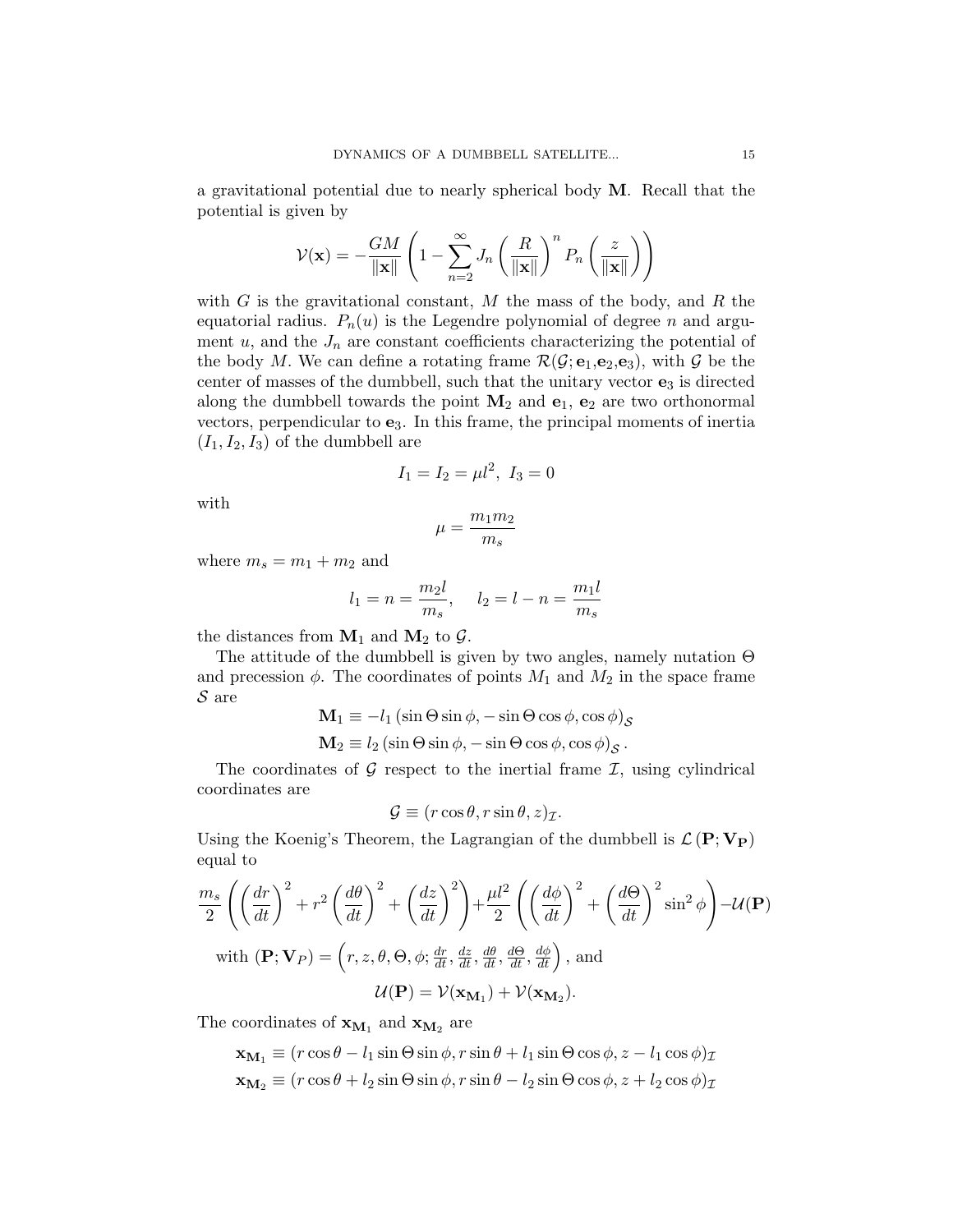and

$$
\|\mathbf{x}_{\mathbf{M}_1}\|^2 = r^2 + z^2 + l_1^2 - 2l_1(z\cos\phi + r\sin\phi\sin(\Theta - \theta))
$$
  

$$
\|\mathbf{x}_{\mathbf{M}_2}\|^2 = r^2 + z^2 + l_2^2 + 2l_2(z\cos\phi + r\sin\phi\sin(\Theta - \theta)).
$$

The potential of the system has the following expression

$$
\mathcal{U}(r,z,\Theta-\theta,\phi) = -\left(\frac{GMm_1}{\|\mathbf{x}_{\mathbf{M}_1}\|}\left(1-\sum_{n=2}^{\infty}J_n\left(\frac{R}{\|\mathbf{x}_{\mathbf{M}_1}\|}\right)^nP_n\left(\frac{z-l_1\cos\phi}{\|\mathbf{x}_{\mathbf{M}_1}\|}\right)\right) + \frac{GMm_2}{\|\mathbf{x}_{\mathbf{M}_2}\|}\left(1-\sum_{n=2}^{\infty}J_n\left(\frac{R}{\|\mathbf{x}_{\mathbf{M}_2}\|}\right)^nP_n\left(\frac{z+l_2\cos\phi}{\|\mathbf{x}_{\mathbf{M}_2}\|}\right)\right)\right)
$$

A.1 Hamiltonian expressions. From the expressions of the kinetic energy and the potential, we can derive the Hamiltonian

$$
\mathcal{H}(\mathbf{P};T\ \mathbf{V}_P) = \frac{1}{2m_s} \left( P_r^2 + \frac{P_\theta^2}{r^2} + P_z^2 \right) + \frac{1}{2\mu l^2} \left( \frac{P_\Theta^2}{\sin^2 \phi} + P_\phi^2 \right) + \mathcal{U}(r,z,\Theta-\theta,\phi)
$$

with

$$
(\mathbf{P};T\mathbf{V}_P)=(r,z,\theta,\Theta,\phi;P_r,P_\theta,P_z,P_\Theta,P_\phi).
$$

The angles  $\theta$  and  $\Theta$  appear only as the difference  $\Theta - \theta$ , we can reduce the order of the Hamiltonian by means of the canonical transformation

$$
(\theta, \Theta - \theta, P_{\theta}, P_{\Theta}) \rightarrow (\lambda, \psi, P_{\psi} - P_{\lambda}, P_{\psi}).
$$

The new Hamiltonian is

$$
(A.1)\mathcal{H} = \frac{1}{2m_s} \left( P_r^2 + \frac{(P_\psi - P_\lambda)^2}{r^2} + P_z^2 \right) + \frac{1}{2\mu l^2} \left( \frac{P_\psi^2}{\sin^2 \phi} + P_\phi^2 \right) + \mathcal{U}(r, z, \psi, \phi).
$$

The variable  $\lambda$  is cyclic and the momentum  $P_{\lambda}$  is a constant of the motion. The Hamiltonian itself is another integral.

A.2 Equations of the motion. The Hamiltonian equations of the motion are

$$
\frac{dr}{dt} = \frac{P_r}{\mu}, \qquad \frac{dP_r}{dt} = \frac{(P_{\psi} - P_{\lambda})^2}{\mu r^3} - \frac{\partial U}{\partial r},
$$
\n
$$
(A.2.1) \frac{d\psi}{dt} = \frac{P_{\psi} - P_{\lambda}}{\mu r^2} + \frac{P_{\psi}}{\mu l^2 \sin^2 \phi}, \qquad \frac{dP_{\psi}}{dt} = -\frac{\partial U}{\partial \psi},
$$
\n
$$
\frac{d\phi}{dt} = \frac{P_{\phi}}{\mu l^2}, \qquad \frac{dP_{\phi}}{dt} = \frac{P_{\psi}^2 \cos \phi}{\mu l^2 \sin^3 \phi} - \frac{\partial U}{\partial \phi}.
$$

**Theorem.** The equations (A.2.1) has an invariant manifold given by  $z \equiv$  $0, P_z \equiv 0, \phi \equiv \pi/2$  and  $P_{\phi} \equiv 0$ .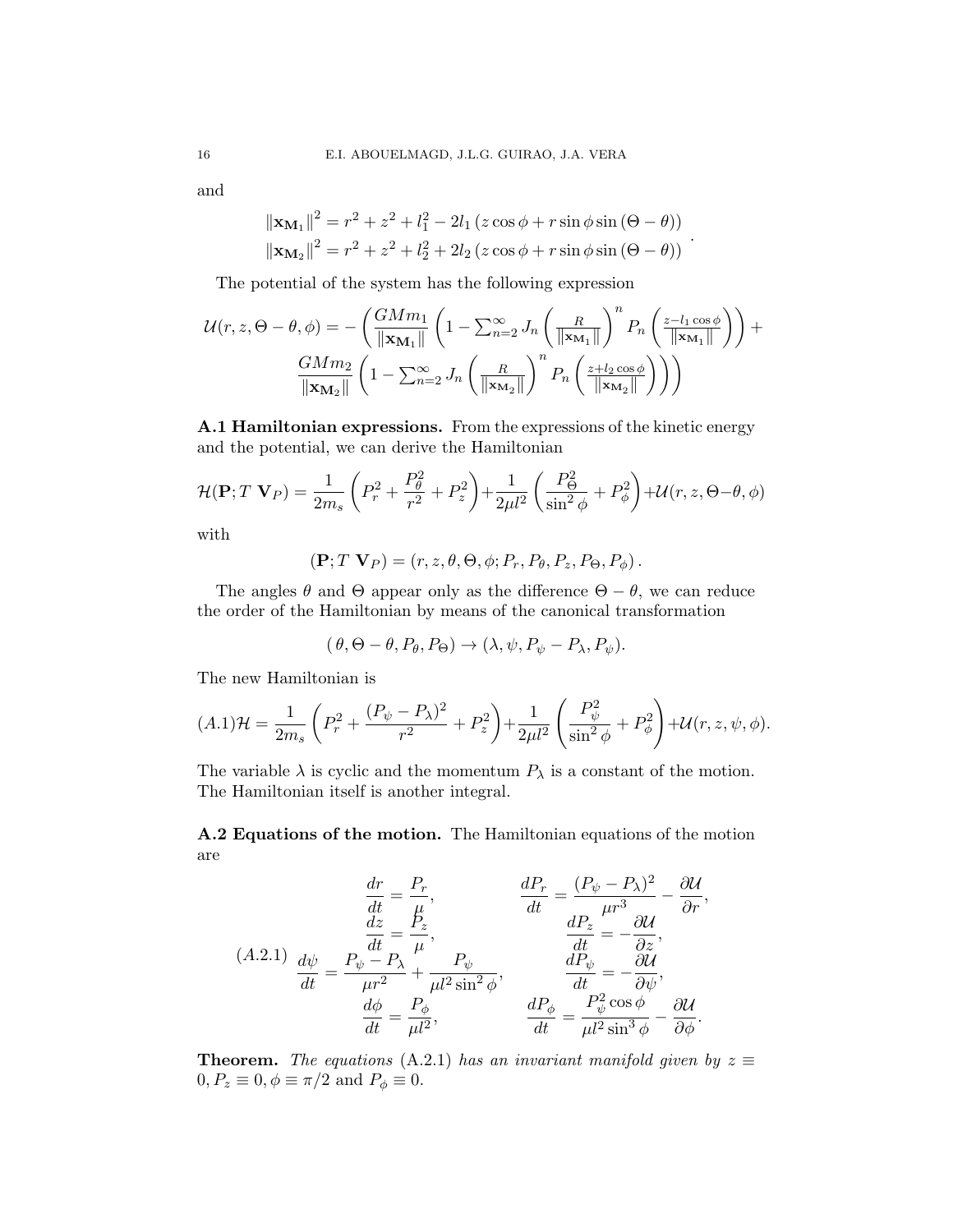Proof. Using the equations

$$
\frac{dz}{dt} = \frac{P_z}{\mu}, \qquad \frac{dP_z}{dt} = -\frac{\partial \mathcal{U}}{\partial z},
$$

$$
\frac{d\phi}{dt} = \frac{P_\phi}{\mu l^2}, \qquad \frac{dP_\phi}{dt} = \frac{P_\psi^2 \cos \phi}{\mu l^2 \sin^3 \phi} - \frac{\partial \mathcal{U}}{\partial \phi}.
$$

the result is immediate.

The Hamiltonian (A.1) restricted to the invariant manifold is

$$
\mathcal{H} = \frac{1}{2m_s} \left( P_r^2 + \frac{P_\psi^2}{l^2} + \frac{(P_\psi - P_\lambda)^2}{r^2} \right) + \mathcal{U}_1(r, \psi).
$$

with

$$
U_1(r,\psi) = -GM \left[ \left( \frac{m_1}{\sqrt{r^2 + l_1^2 - 2l_1r\sin\psi}} + \frac{m_2}{\sqrt{r^2 + l_2^2 + 2l_2r\sin\psi}} \right) + \frac{m_1}{R^2 J_2} \left( \frac{m_1}{\left( \sqrt{r^2 + l_1^2 - 2l_1r\sin\psi} \right)^3} + \frac{m_2}{\left( \sqrt{r^2 + l_2^2 + 2l_2r\sin\psi} \right)^3} \right) + O(J_4) \right]
$$

If  $r >> l$  and  $R = 1, M = 1, k = G, J_2 = A$  we obtain

$$
(A.2.3) \ \mathcal{U}_1(r,\psi) = -k \left( m_s \left( \frac{1}{r} + \frac{A}{2r^3} \right) + \frac{\mu l^2}{2r^3} \left( 3 \cos^2 \psi - 1 \right) \right).
$$

## A.3 The Lagrangian function. The Lagrangian are

$$
\mathcal{L}\left(r,\lambda,\psi,\frac{dr}{dt},\frac{d\lambda}{dt},\frac{d\psi}{dt}\right) = \frac{m_s}{2}\left(\left(\frac{dr}{dt}\right)^2 + r^2\left(\frac{d\lambda}{dt}\right)^2\right) + \frac{\mu l^2}{2}\left(\frac{d\left(\lambda+\psi\right)}{dt}\right)^2 - \mathcal{U}_1(r,\psi)
$$

and the second order equations of the motion are given by

$$
m_s \left(\frac{d^2r}{dt^2} - r\left(\frac{d\lambda}{dt}\right)^2\right) = -\frac{\partial \mathcal{U}_1}{\partial r},
$$
  
(A.3) 
$$
\mu l^2 \left(\frac{d^2\lambda}{dt^2} + \frac{d^2\psi}{dt^2}\right) = -\frac{\partial \mathcal{U}_1}{\partial \psi},
$$

$$
m_s r^2 \frac{d\lambda}{dt} + \mu l^2 \left(\frac{d\lambda}{dt} + \frac{d\psi}{dt}\right) = \text{constant}.
$$

It is clear that if we replace the symbols  $\lambda$  by  $\theta$  and  $\psi$  by  $\Theta$  the equation (A.2.3) is the same of equation [\(30\)](#page-12-4). Also the system of equations (A.3) becomes into the system of equations [\(14\)](#page-5-6) when  $\mathcal{U}_1$  is represented by equa-tion (A.2.3) and it is the same of equation [\(32\)](#page-12-2) when  $\mathcal{U}_1$  is represented by equation (A.3).

П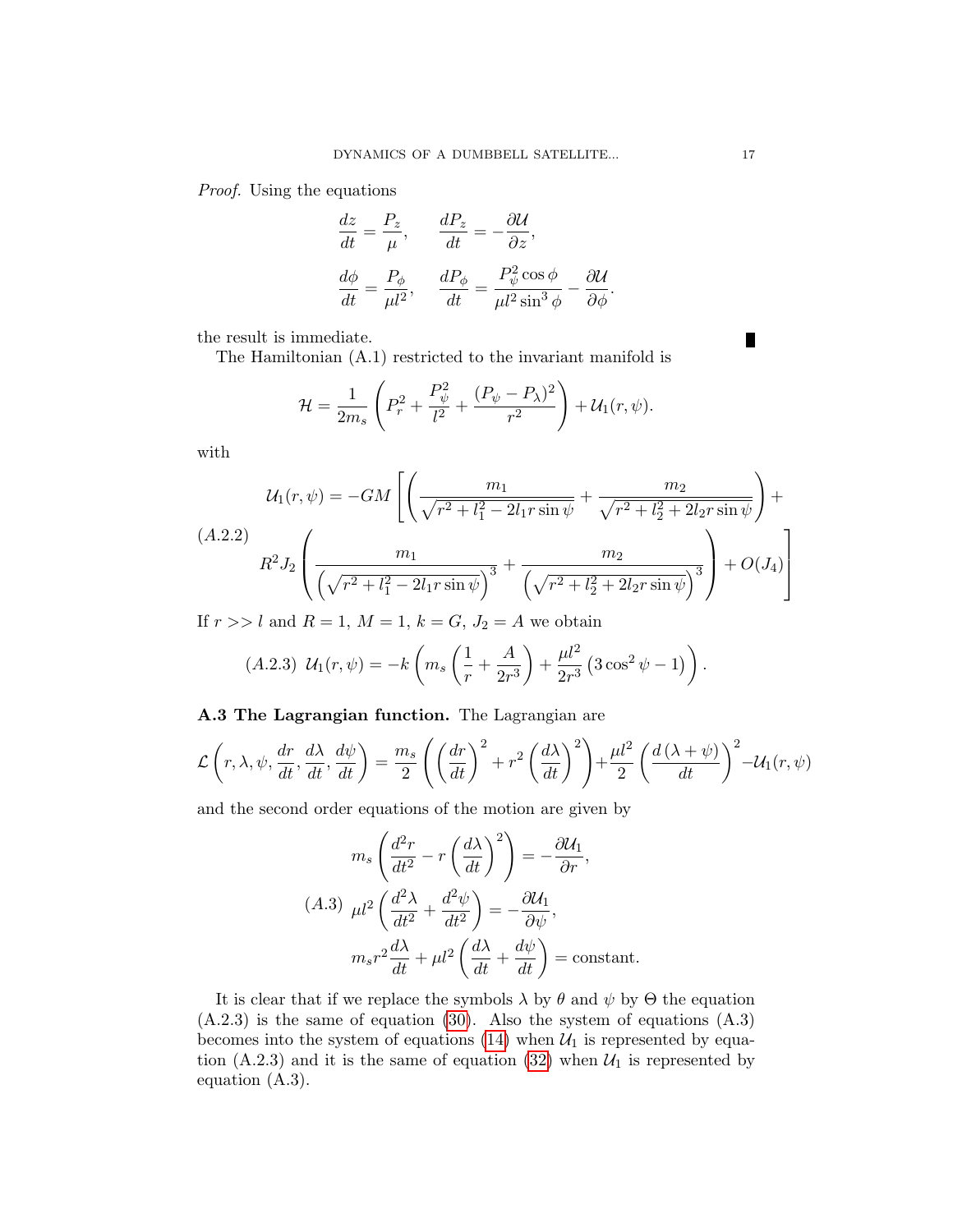#### Acknowledgements

This work has been partially supported by MICINN/FEDER grant number MTM2011–22587.

#### **REFERENCES**

- <span id="page-17-13"></span>[1] E.I. Abouelmagd, S.M. El–Shaboury, Periodic orbits under combined effects of oblateness and radiation in the restricted problem of three bodies, Astrophys Space Sci. 341 (2012), 331–341
- <span id="page-17-14"></span>[2] E.I. Abouelmagd, Existence and stability of triangular points in the restricted three– body problem with numerical applications, Astrophys Space Sci.  $342$  (2012), 45–53
- <span id="page-17-15"></span>[3] E.I. ABOUELMAGD, Stability of the triangular points under combined effects of radiation and oblateness in the restricted three-body problem, Earth Moon and Planets 110 (2013), 143–155
- <span id="page-17-16"></span>[4] E.I. Abouelmagd, Existence and stability of triangular points in the restricted three– body problem with numerical applications, Astrophys Space Sci. 342 (2012), 45–53
- <span id="page-17-17"></span>[5] E.I. ABOUELMAGD, The effect of photogravitational force and oblateness in the perturbed restricted three-body problem, Astrophys Space Sci. 346 (2013), 321–332
- <span id="page-17-18"></span>[6] E.I. ABOUELMAGD, M.A. SHARAF, The motion around the libration points in the restricted three-body problem with the effect of radiation and oblateness, Astrophys Space Sci. 344 (2013), 321–332
- <span id="page-17-19"></span>[7] E.I. ABOUELMAGD, H.M. ASIRI, M.A. SHARAF, The effect of oblateness in the perturbed restricted three-body problem, Meccanica 48 (2013), 2479–2490
- <span id="page-17-20"></span>[8] E.I. ABOUELMAGD, M.E. AWAD, E.M.A. ELZAYAT, I.A. ABBAS, Reduction the secular solution to periodic solution in the generalized restricted three-body problem, Astrophys Space Sci. 350 (2014), 495–505
- <span id="page-17-3"></span>[9] V.V. BELETSKY, Motion of an artificial satellite about its center of mass, Israel program for scientific translations. Jerusalem (1966)
- <span id="page-17-2"></span>[10] V.V. BELETSKY AND D.V. PANKOVA, Connected bodies in the orbit as dynamic billiard, Regular Chaot. Dynam. 1 (1996), 87–103
- <span id="page-17-1"></span> $[11]$  R.C. BRERETON AND V.J. MODI, On the stability of planar librations of a dumbbell satellite in an elliptic orbit, Aeronaut. J. 70 (1966), 1098–1102
- <span id="page-17-8"></span>[12] A. BUROV AND A. DUGAIN, Planar oscillations a vibrating dumbbell–like body in a central field of forces, Aeronaut. J.  $49(4)$  (2011), 353-359
- <span id="page-17-10"></span>[13] A. Burov, I.I. Kosenko and H. Troger, On periodic motions of an orbital dumbbell–shaped body with a cabin elevator, Mechanics of Solids  $47(3)$  (2012), 269–284
- <span id="page-17-9"></span>[14] A. CELLETTI AND V. SIDORENKO, Some properties of the dumbbell satellite attitude, Celestial Mech. Dyn. Astr. 101 (2008), 105–126
- <span id="page-17-7"></span>[15] A. ELIPE, M. PALACIOS AND H. PRETKA–ZIOMEK, Equilibria of the two–body problem with rigid dumbbell satellite, Chaos Soliton & Fractals **35** (2008), 830–842
- <span id="page-17-12"></span>[16] C.D. MURRAY AND S.F. DERMOTT, Solar system dynamics, Cambridge University Press, (1999)
- <span id="page-17-11"></span>[17] J.L.G. Guirao, J.A. Vera and B.A. Wade, On the periodic solutions of a rigid dumbbell satellite in a circular orbit, Astrophys Space Sci. 346 (2013), 437–442
- <span id="page-17-5"></span>[18] U. Kirchgraber, U. Manz and D. Stoffer, Rigorous proof of chaotic behavior in a dumbbell satellite model, J. Math. Anal. Appl. 251 (2000), 897–911
- <span id="page-17-6"></span>[19] M. KRUPA, A. STEINDL AND I.I. TROGER, Stability of relative equilibria. Part II: Dumbbell satellites, Meccanica 35 (2001), 353–371
- <span id="page-17-4"></span>[20] A.J. MACIEJEWSKI, About attitude motion of a satellite with time dependent moments of inertia, Artificial Satellites  $17(2-3)$  (1982), 49–60
- <span id="page-17-0"></span> $[21]$  J.P. MORÁN, *Effects of plane librations on the orbital motion of a dumbbell satellite*, ARS Journal 31(8) (1961), 1089–1096